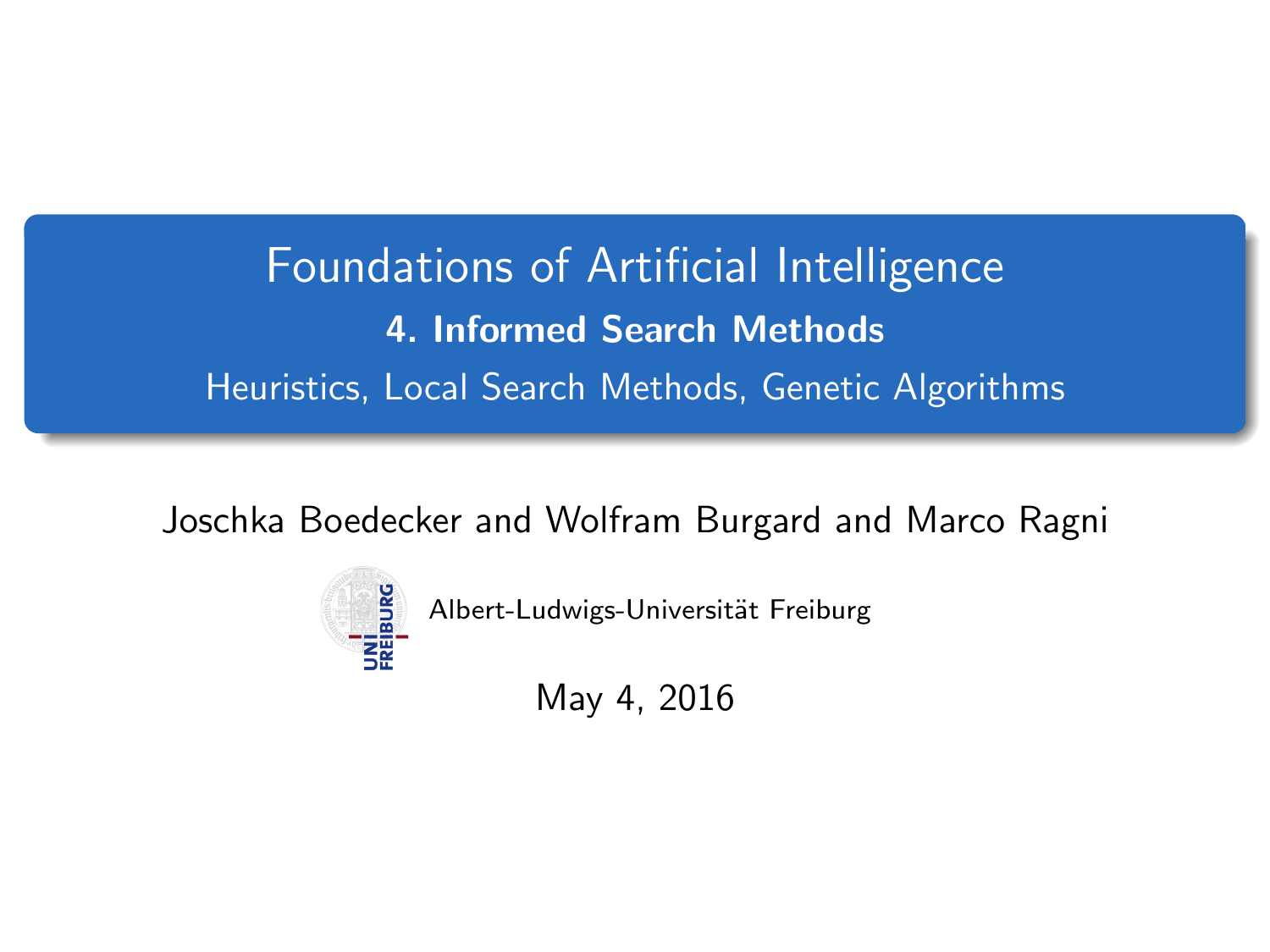

### 2 A<sup>\*</sup> [and IDA](#page-9-0)<sup>\*</sup>

3 [Local Search Methods](#page-20-0)

#### 4 [Genetic Algorithms](#page-29-0)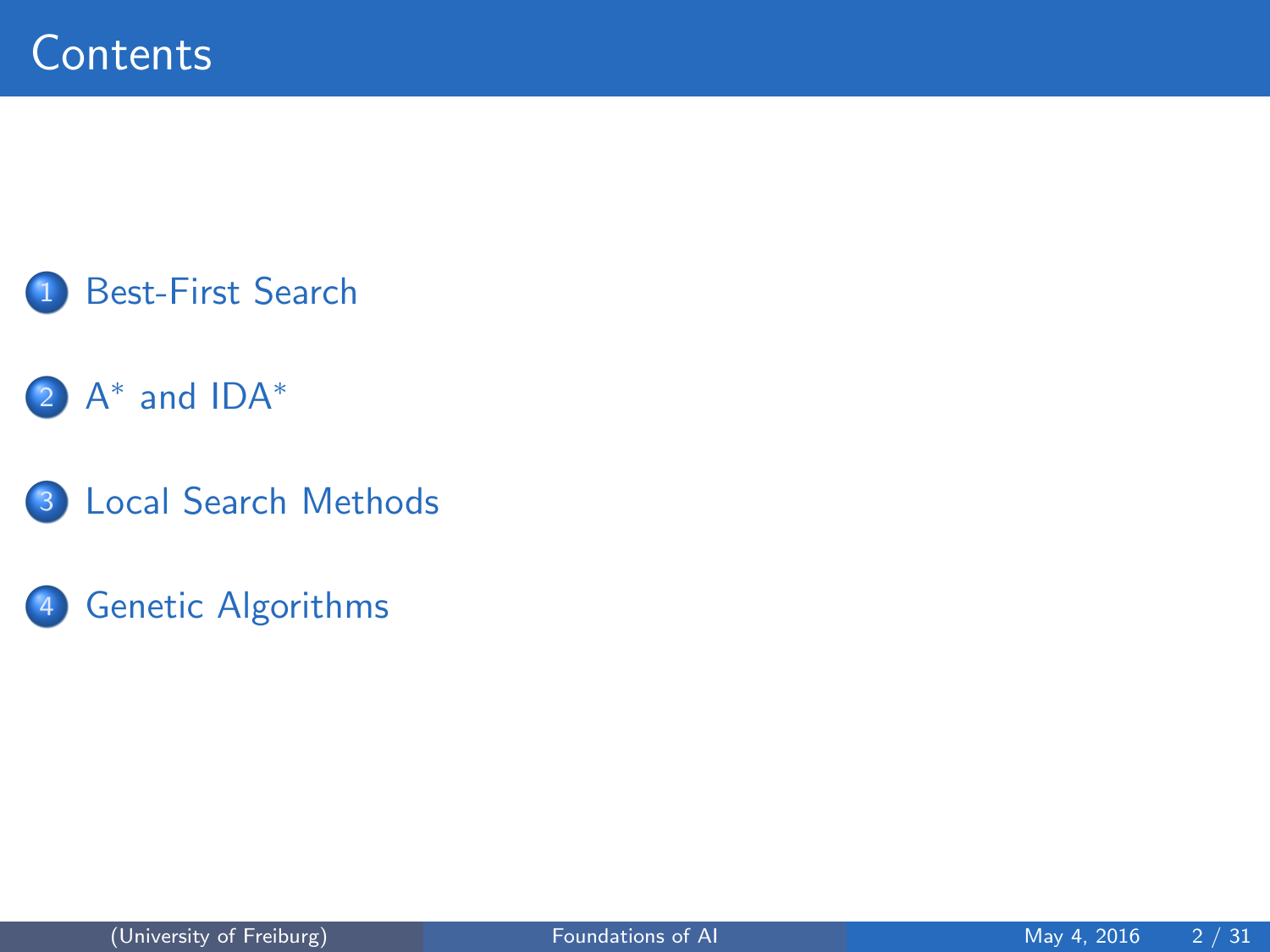<span id="page-2-0"></span>Search procedures differ in the way they determine the next node to expand.

- Uninformed Search: Rigid procedure with no knowledge of the cost of a given node to the goal.
	- **Informed Search:** Knowledge of the worth of expanding a node  $n$  is given in the form of an evaluation function  $f(n)$ , which assigns a real number to each node. Mostly,  $f(n)$  includes as a component a heuristic function  $h(n)$ , which estimates the costs of the cheapest path from  $n$  to the goal.
	- Best-First Search: Informed search procedure that expands the node with the "best" f-value first.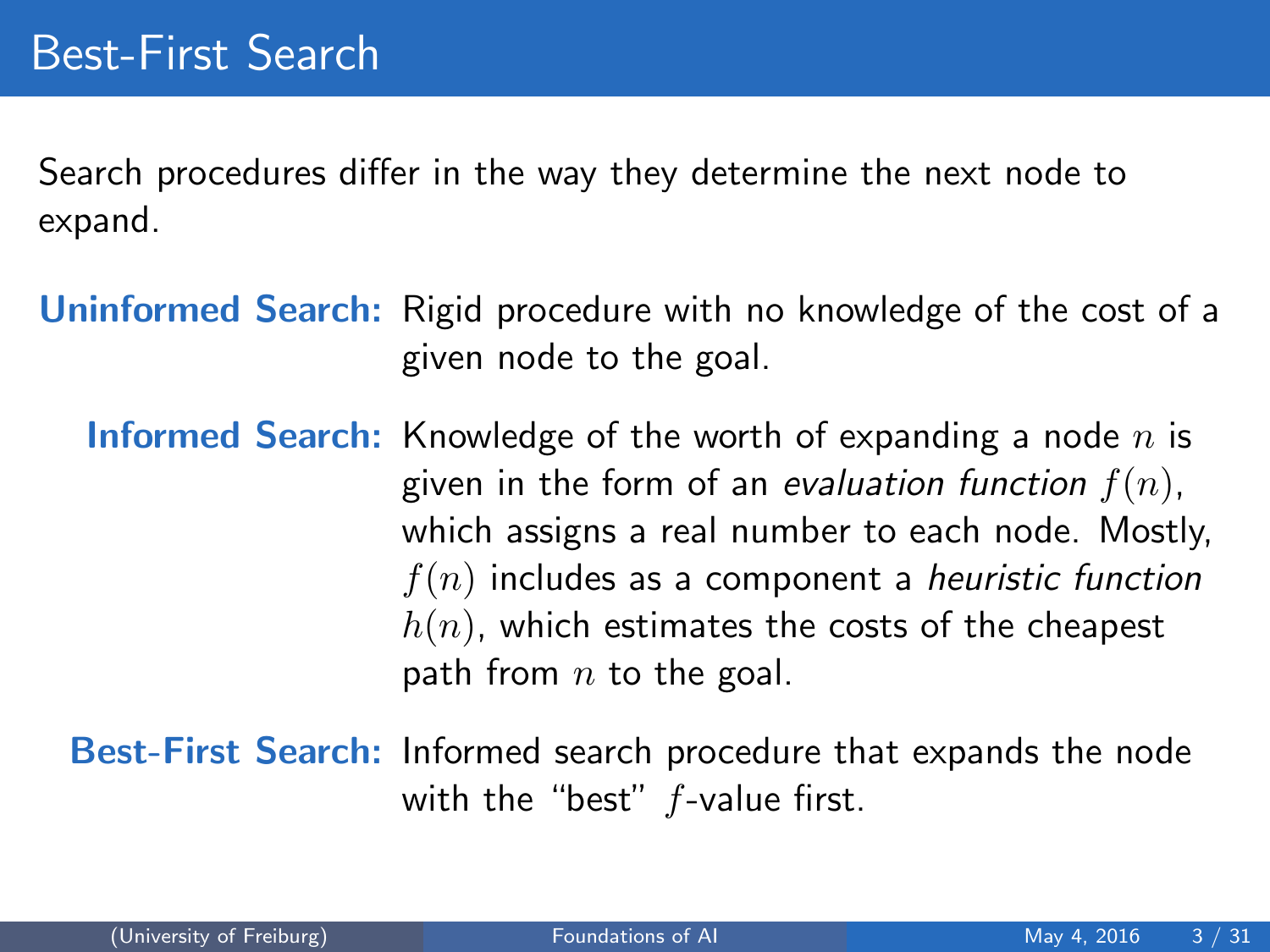**function** TREE-SEARCH(problem) **returns** a solution, or failure initialize the frontier using the initial state of problem **loop do if** the frontier is empty **then return** failure choose a leaf node and remove it from the frontier **if** the node contains a goal state **then return** the corresponding solution expand the chosen node, adding the resulting nodes to the frontier

**function** GRAPH-SEARCH(problem) **returns** a solution, or failure Best-first search is an instance of the general  $\mathrm{Tree}\text{-}\mathrm{SEARCH}$  algorithm in *initialize the explored set to be empty* which frontier is a priority queue ordered by an evaluation function f.

**loop do** When  $f$  is always correct, we do not need to search!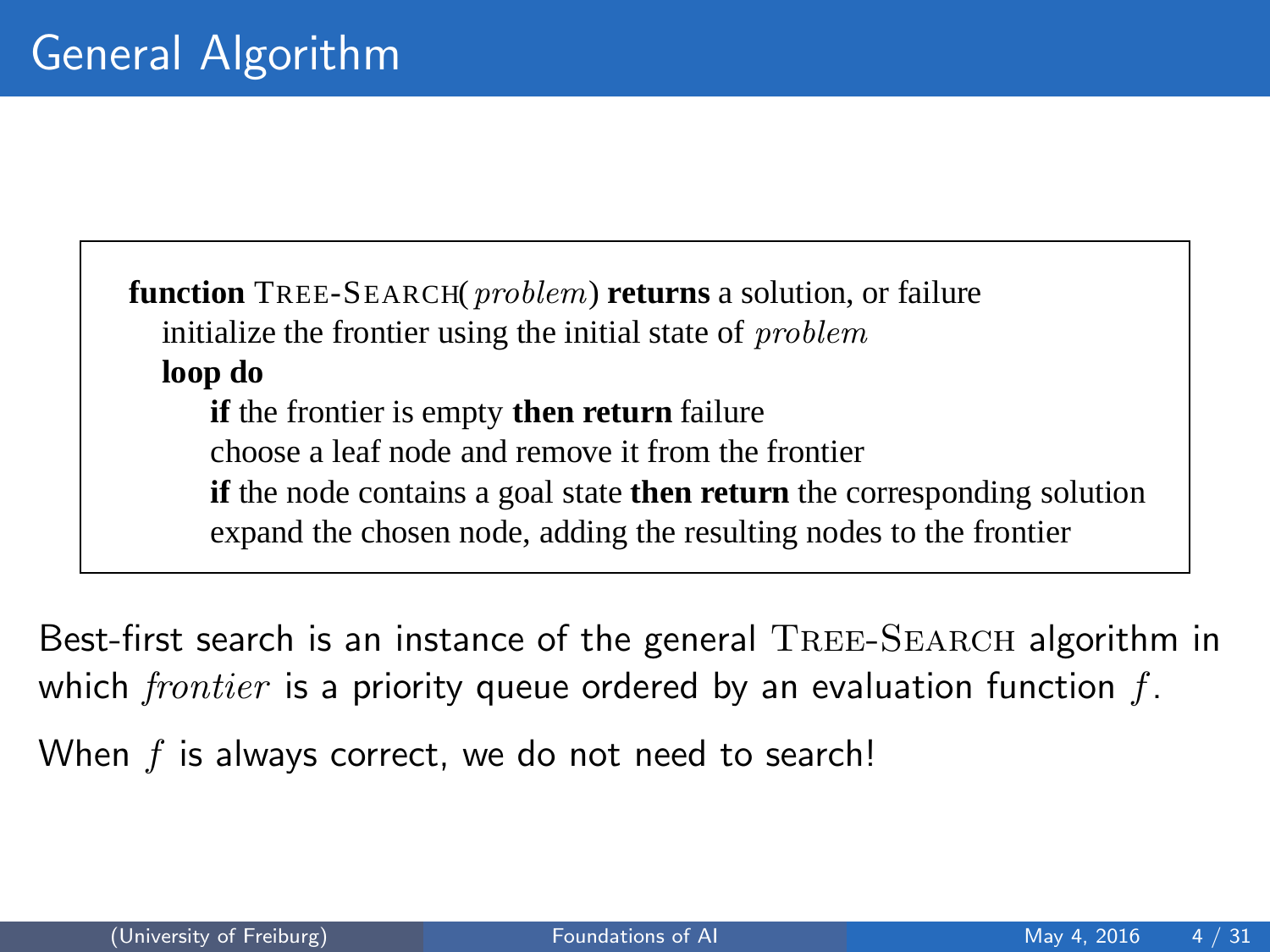A possible way to judge the "worth" of a node is to estimate its path-costs to the goal.

 $h(n)$  = estimated path-costs from n to the goal

The only real restriction is that  $h(n) = 0$  if n is a goal.

A best-first search using  $h(n)$  as the evaluation function, i.e.,  $f(n) = h(n)$ is called a greedy search.

Example: route-finding problem:

 $h(n)$  = straight-line distance from n to the goal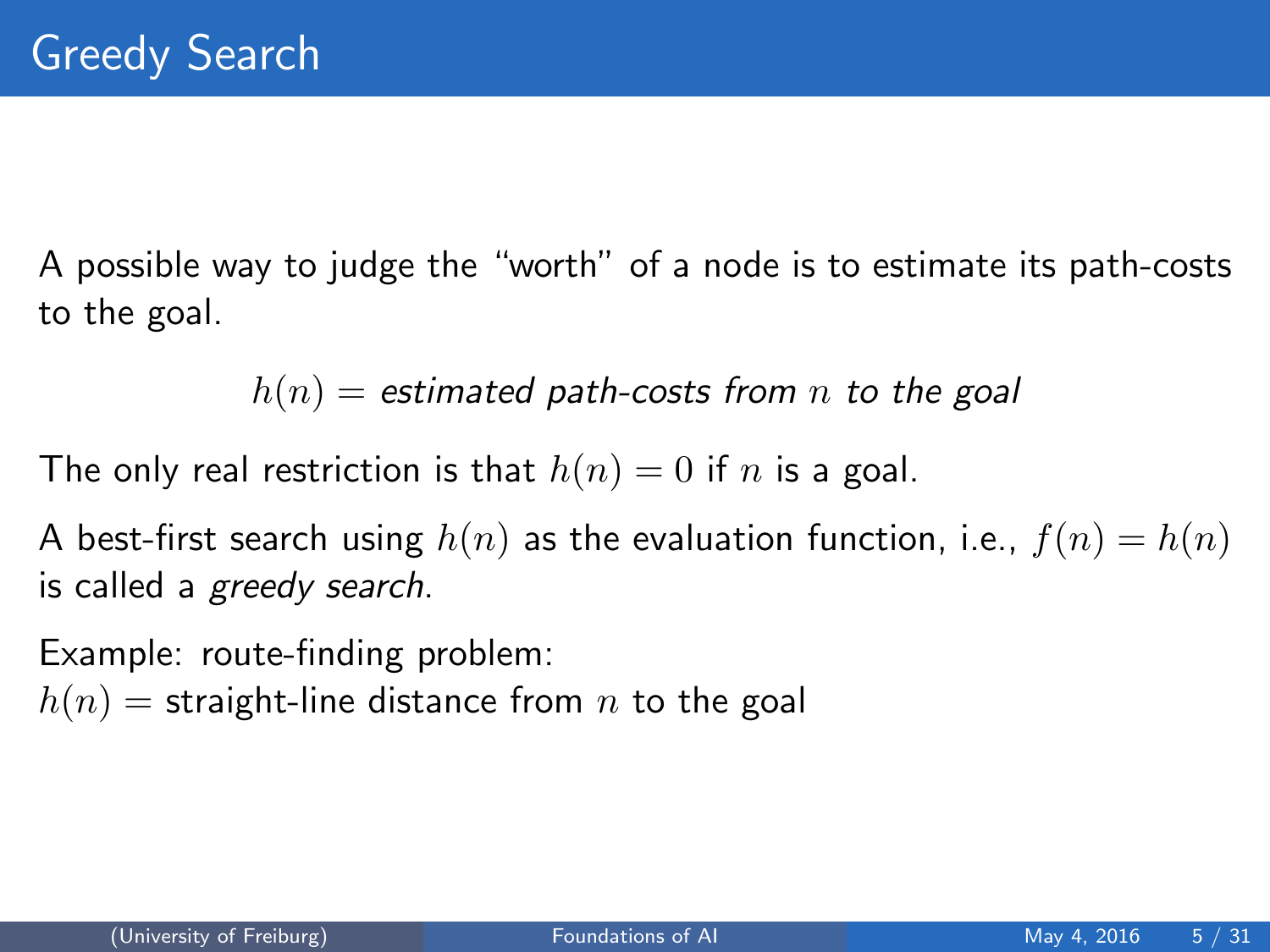The evaluation function h in greedy searches is also called a heuristic function or simply a *heuristic*.

- **•** The word *heuristic* is derived from the Greek word  $\varepsilon v \rho \iota \sigma \kappa \varepsilon \iota \nu$  (note also:  $\epsilon v \rho \eta \kappa \alpha!$ )
- **•** The mathematician Polya introduced the word in the context of problem solving techniques.
- In AI it has two meanings:
	- Heuristics are fast but in certain situations incomplete methods for problem-solving [Newell, Shaw, Simon 1963] (The greedy search is actually generally incomplete).
	- Heuristics are methods that improve the search in the average-case.
- $\rightarrow$  In all cases, the heuristic is *problem-specific* and *focuses* the search!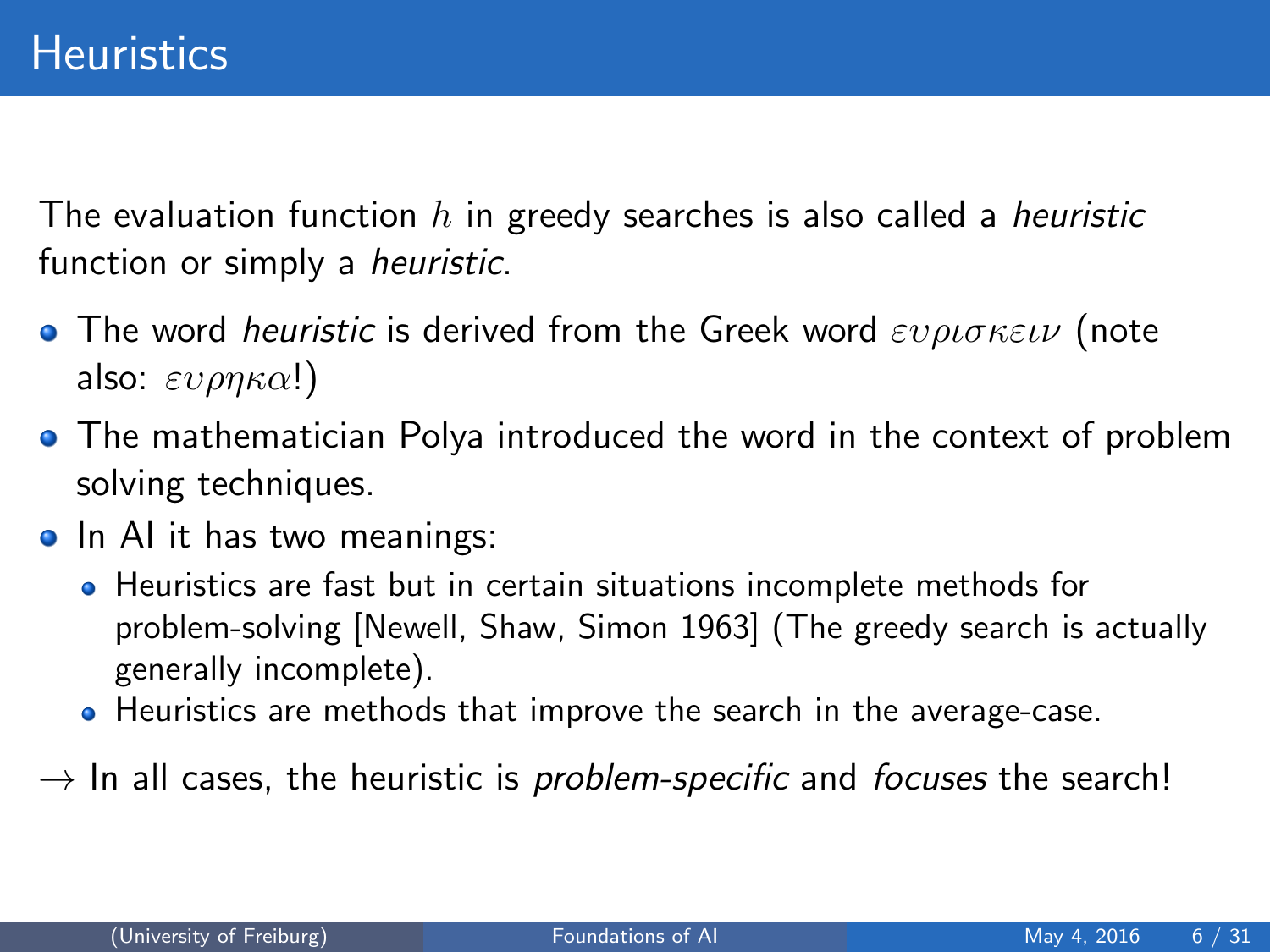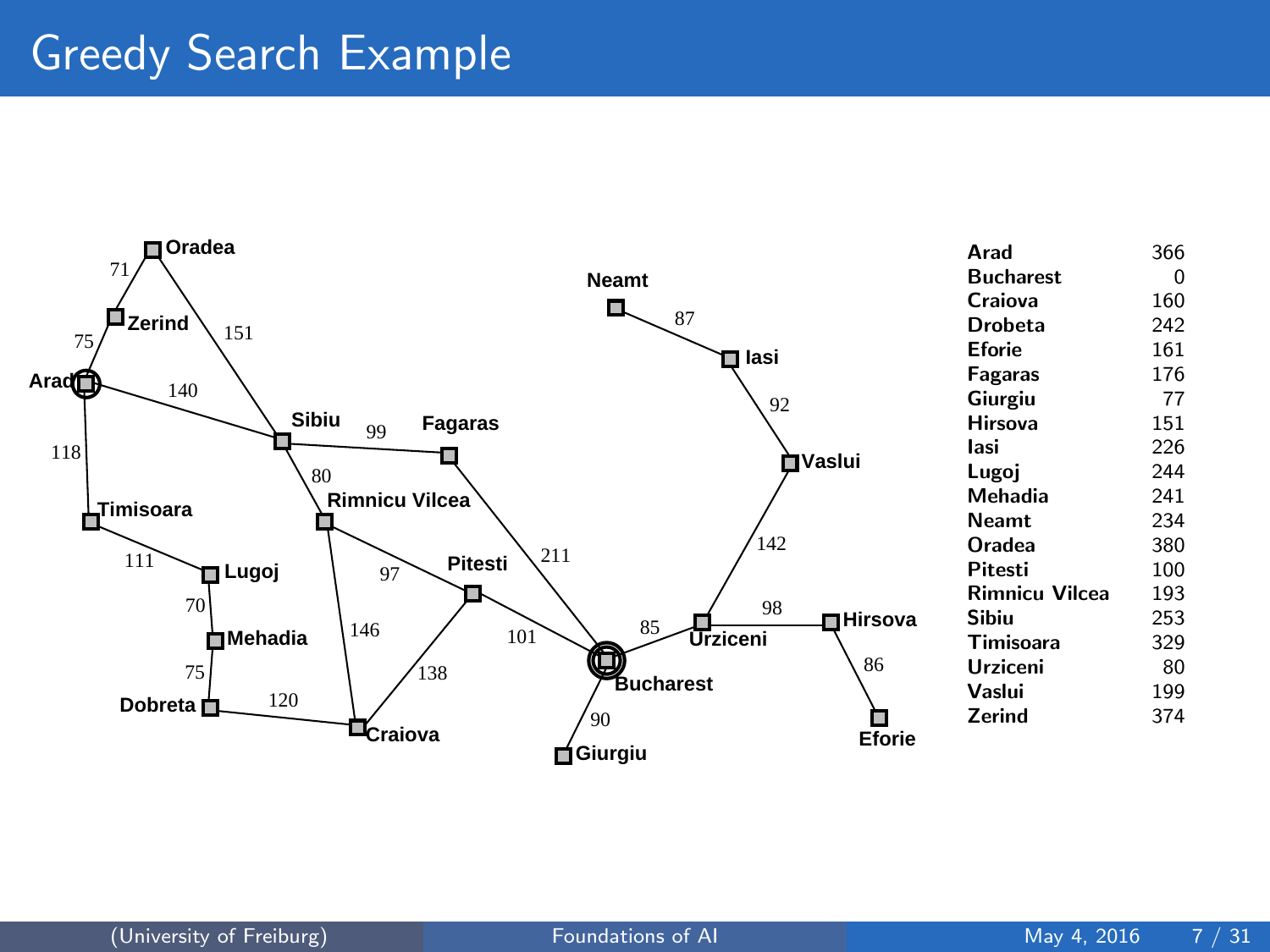### Greedy Search from Arad to Bucharest

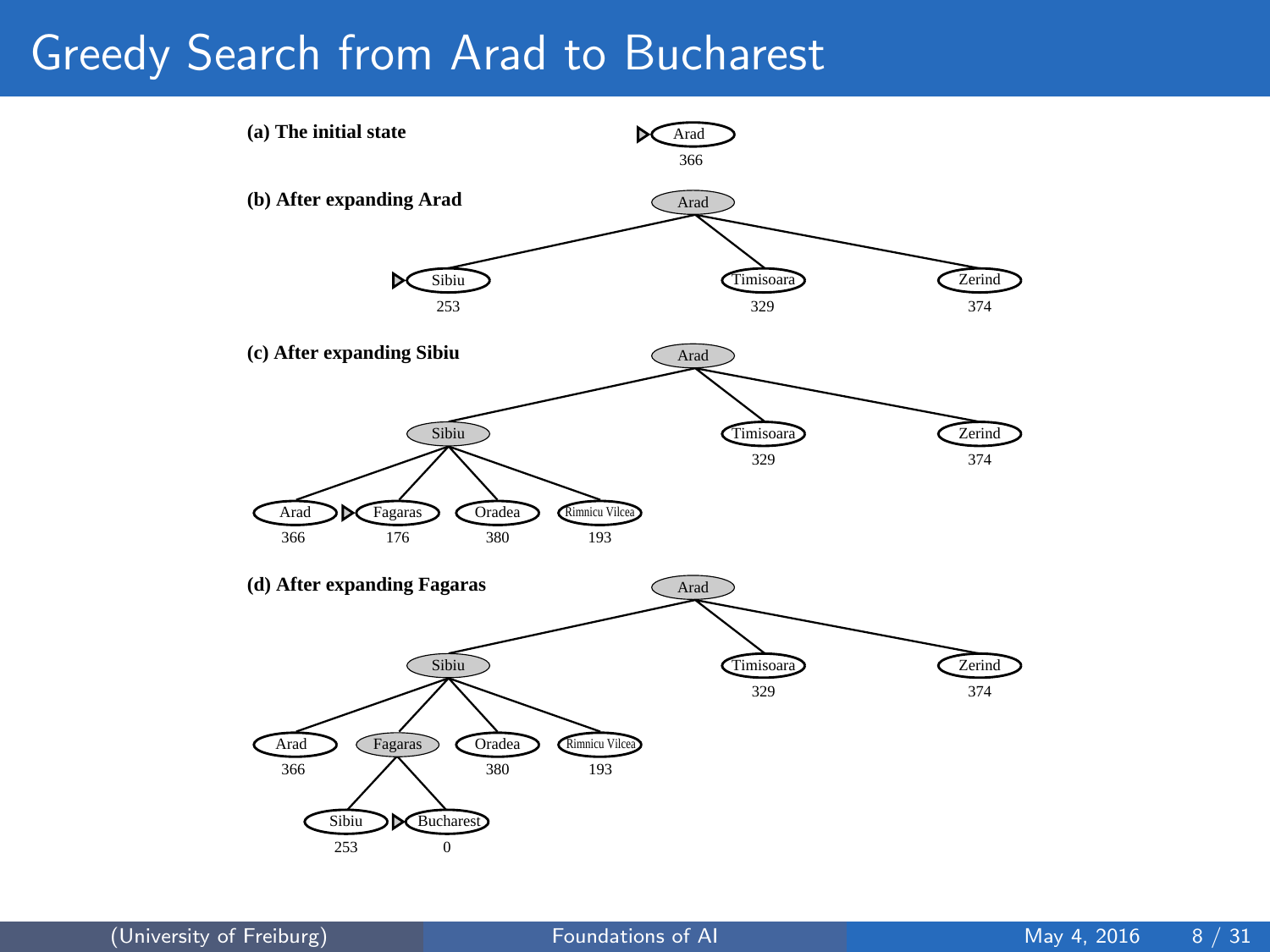- a good heuristic might reduce search time drastically
- **o** non-optimal
- **o** incomplete
- **•** graph-search version is complete only in finite spaces

Can we do better?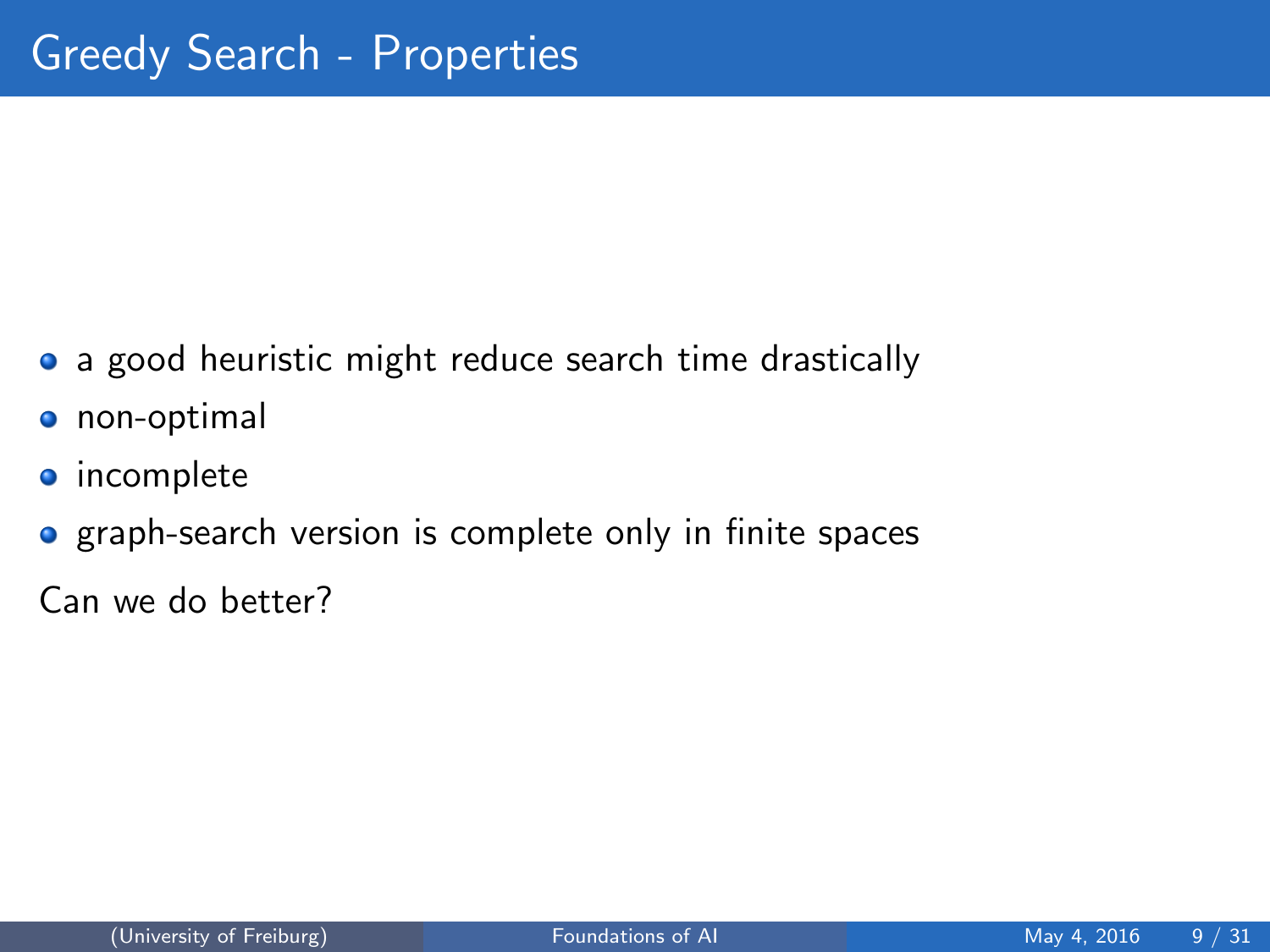# <span id="page-9-0"></span>A ∗ : Minimization of the Estimated Path Costs

A ∗ combines the greedy search with the uniform-search strategy: Always expand node with lowest  $f(n)$  first, where

 $g(n)$  = actual cost from the initial state to n.  $h(n)$  = estimated cost from n to the next goal.  $f(n) = q(n) + h(n),$ the estimated cost of the cheapest solution through  $n$ .

Let  $h^*(n)$  be the actual cost of the optimal path from  $n$  to the next goal. h is admissible if the following holds for all  $n$ .

$$
h(n) \leq h^*(n)
$$

We require that for A $^\ast$ ,  $h$  is admissible (example: straight-line distance is admissible).

In other words,  $h$  is an *optimistic* estimate of the costs that actually occur.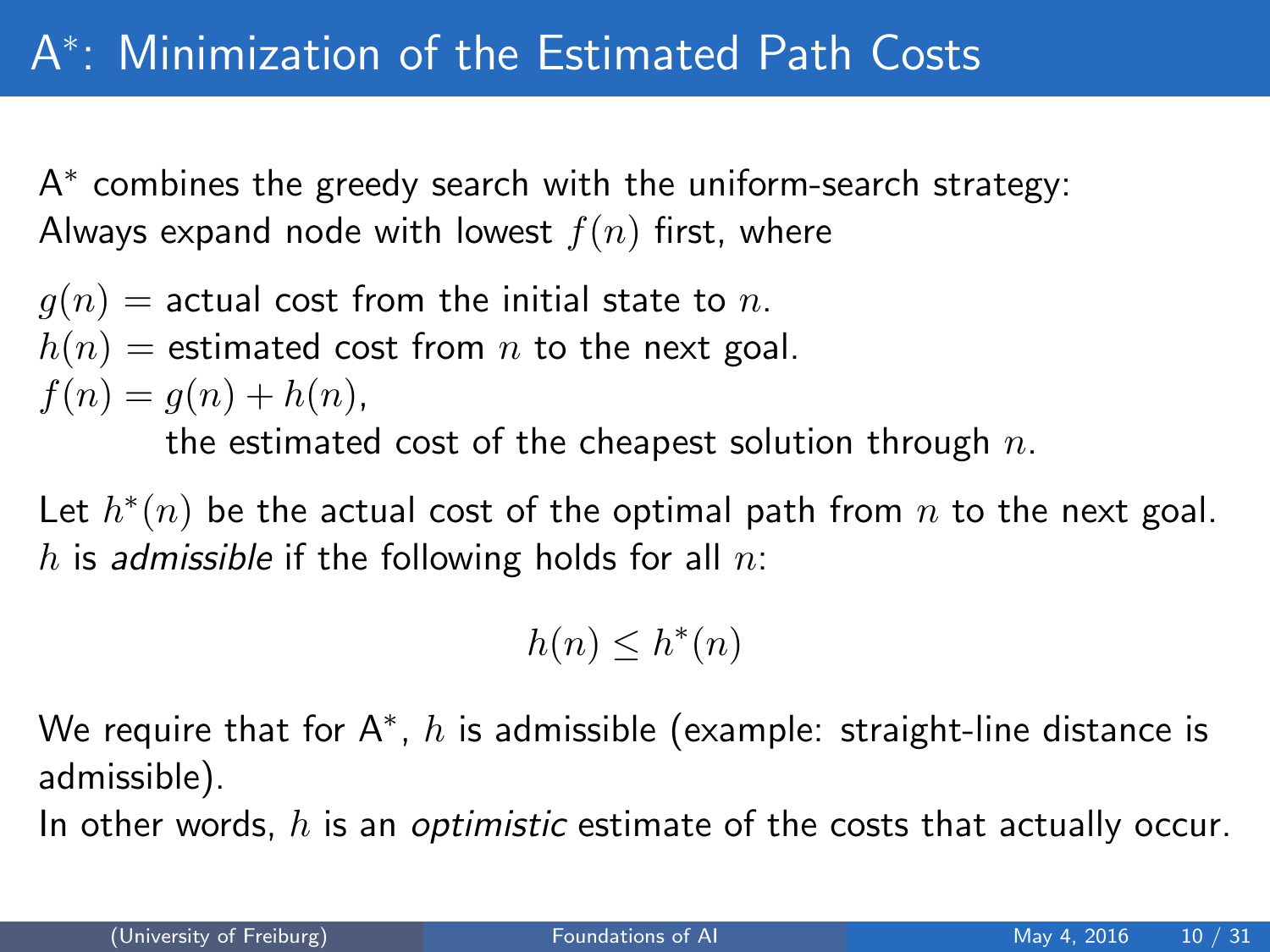# A <sup>∗</sup> Search Example

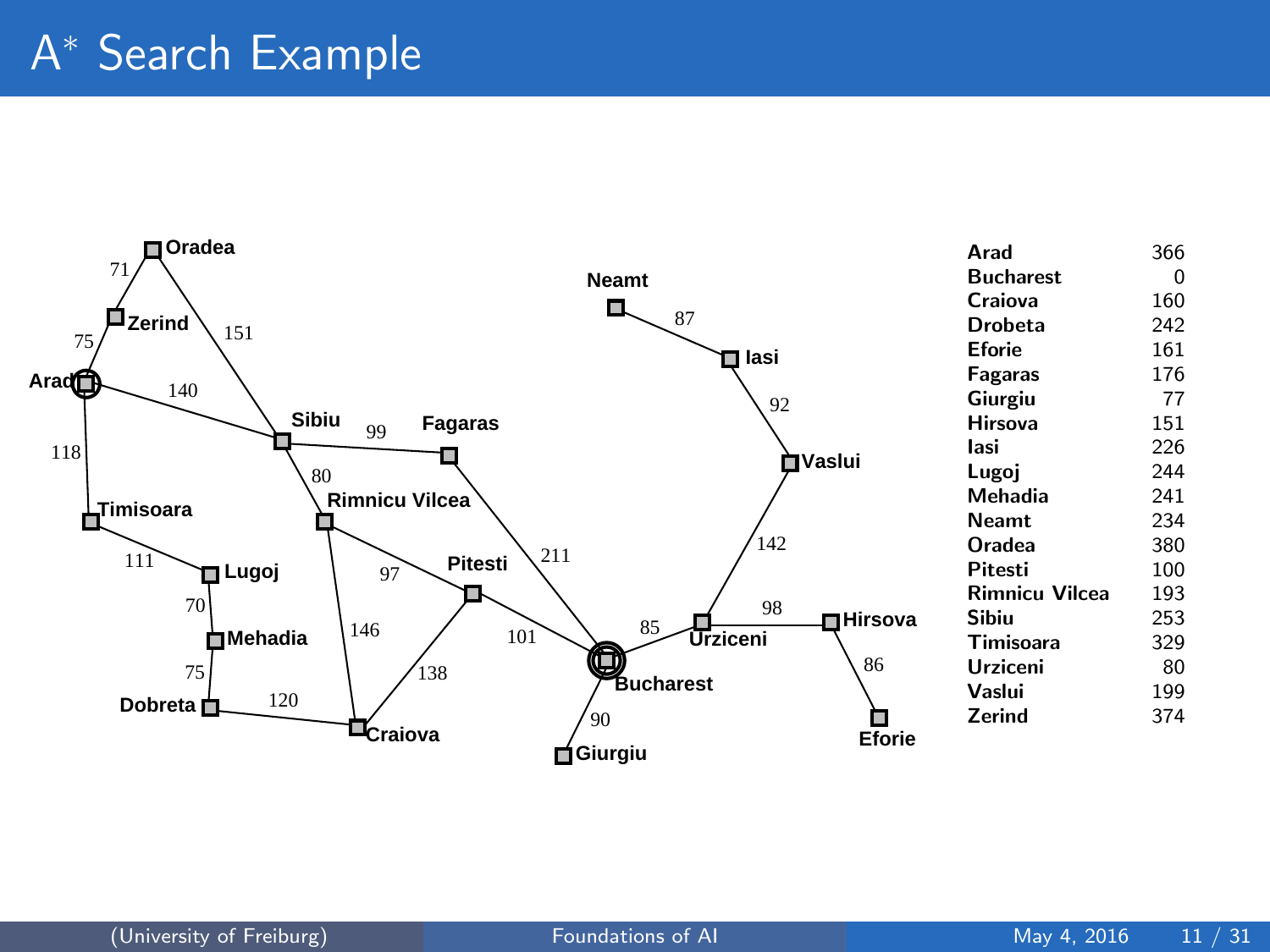# A <sup>∗</sup> Search from Arad to Bucharest

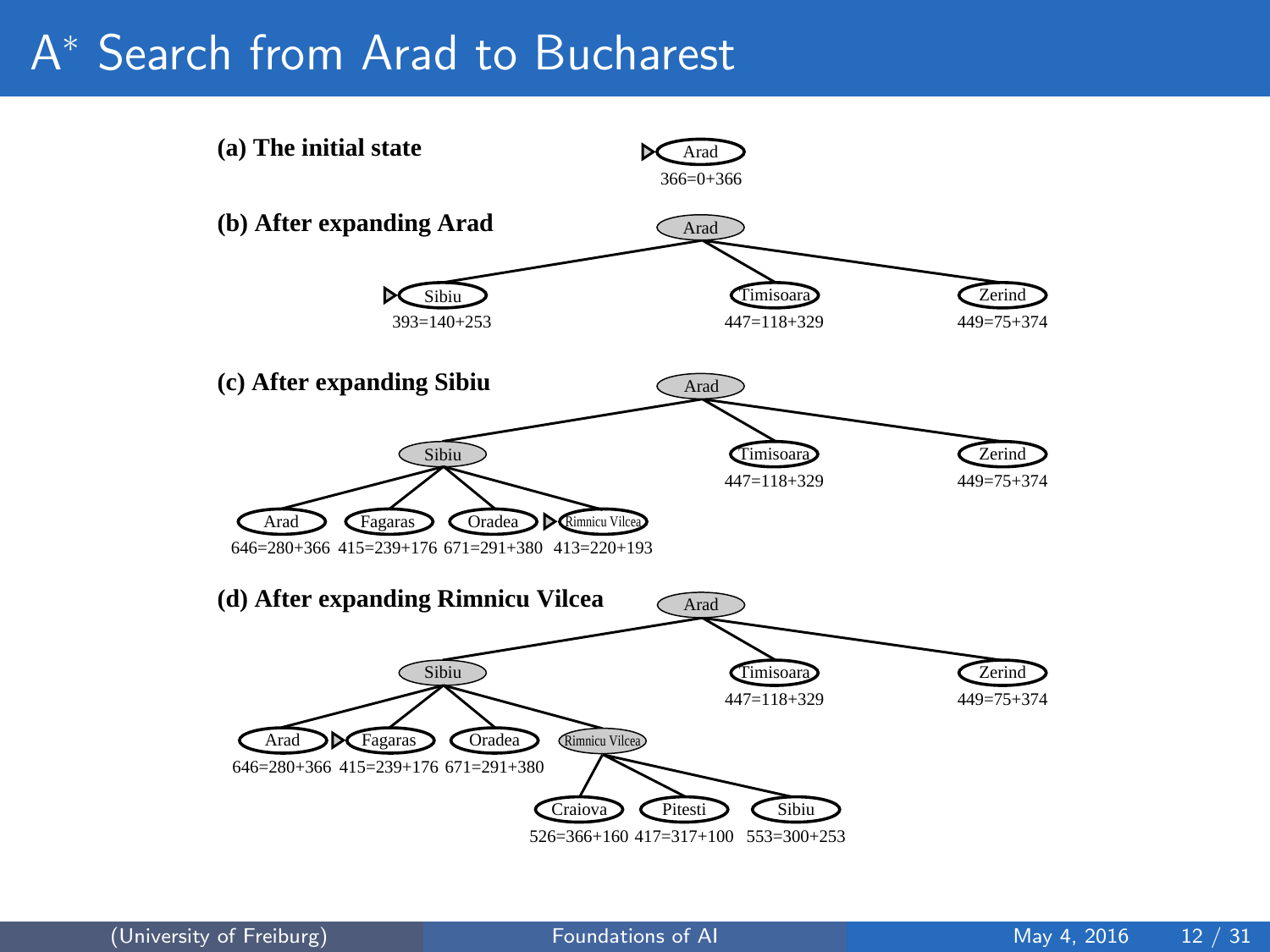# A<sup>\*</sup> Search from Arad to Bucharest

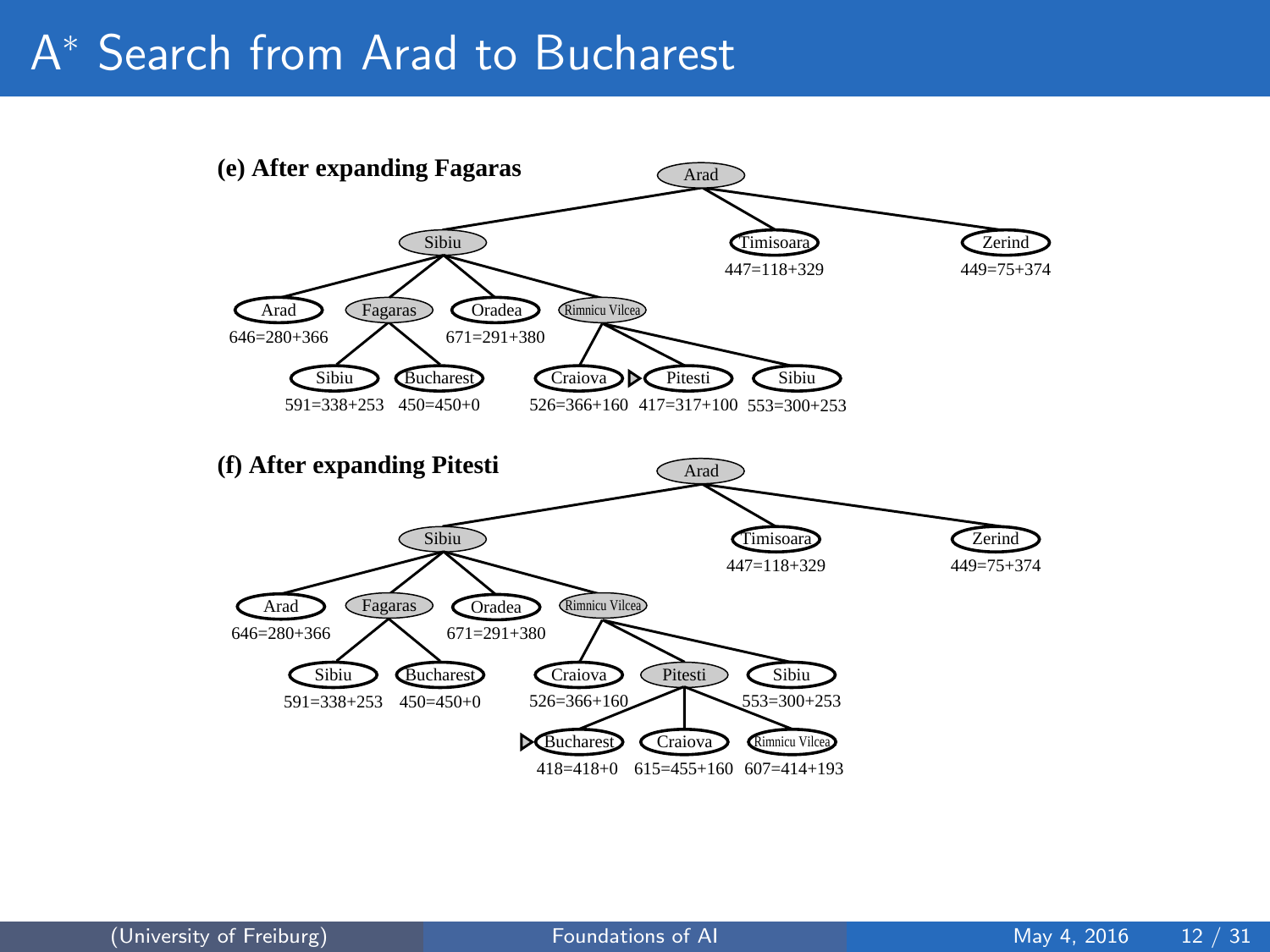## Example: Path Planning for Robots in a Grid-World

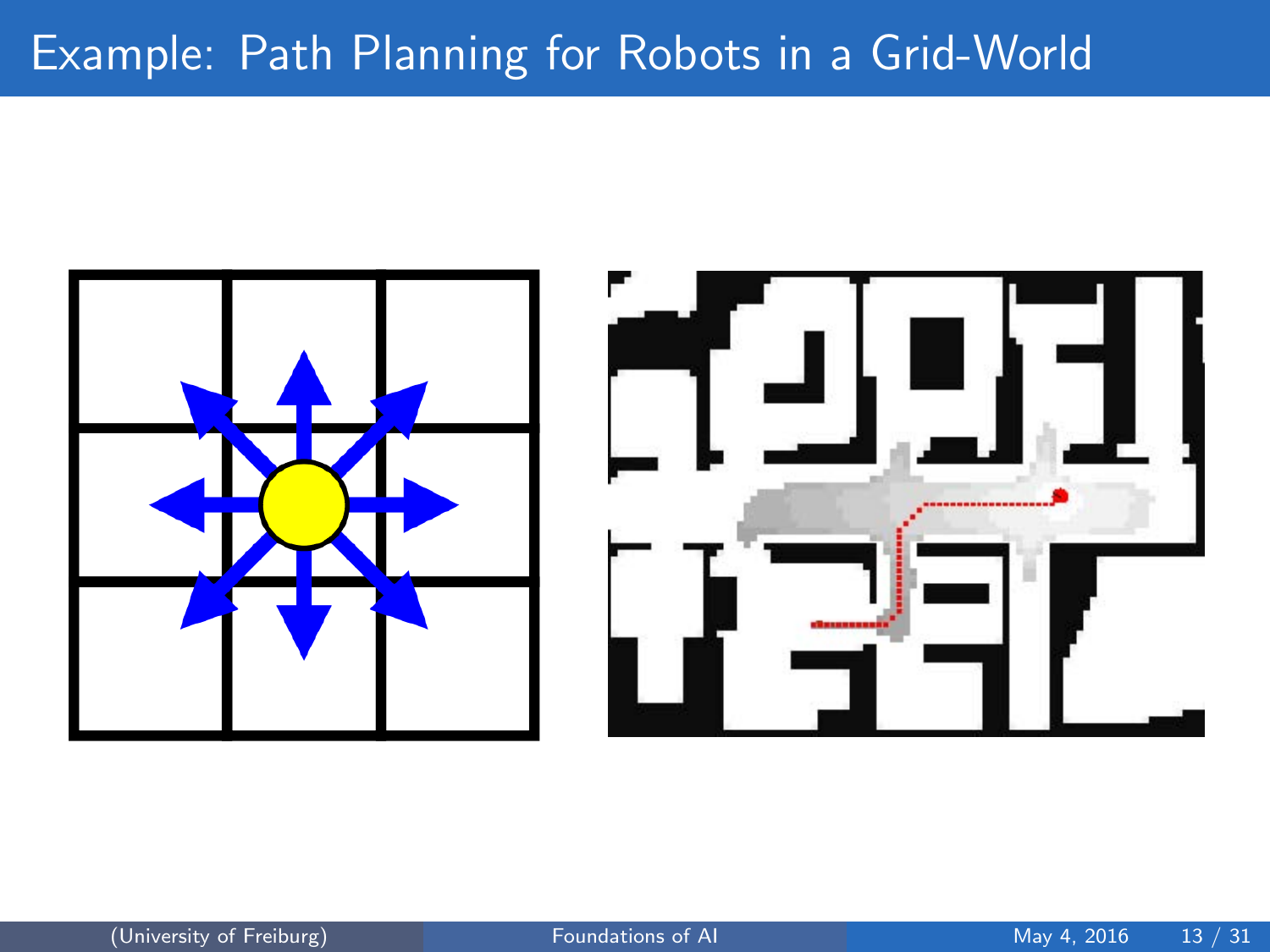Claim: The first solution found has the minimum path cost.

**Proof:** Suppose there exists a goal node  $G$  with optimal path cost  $f^*$ , but A\* has found another node  $G_2$  with  $g(G_2) > f^*$ .

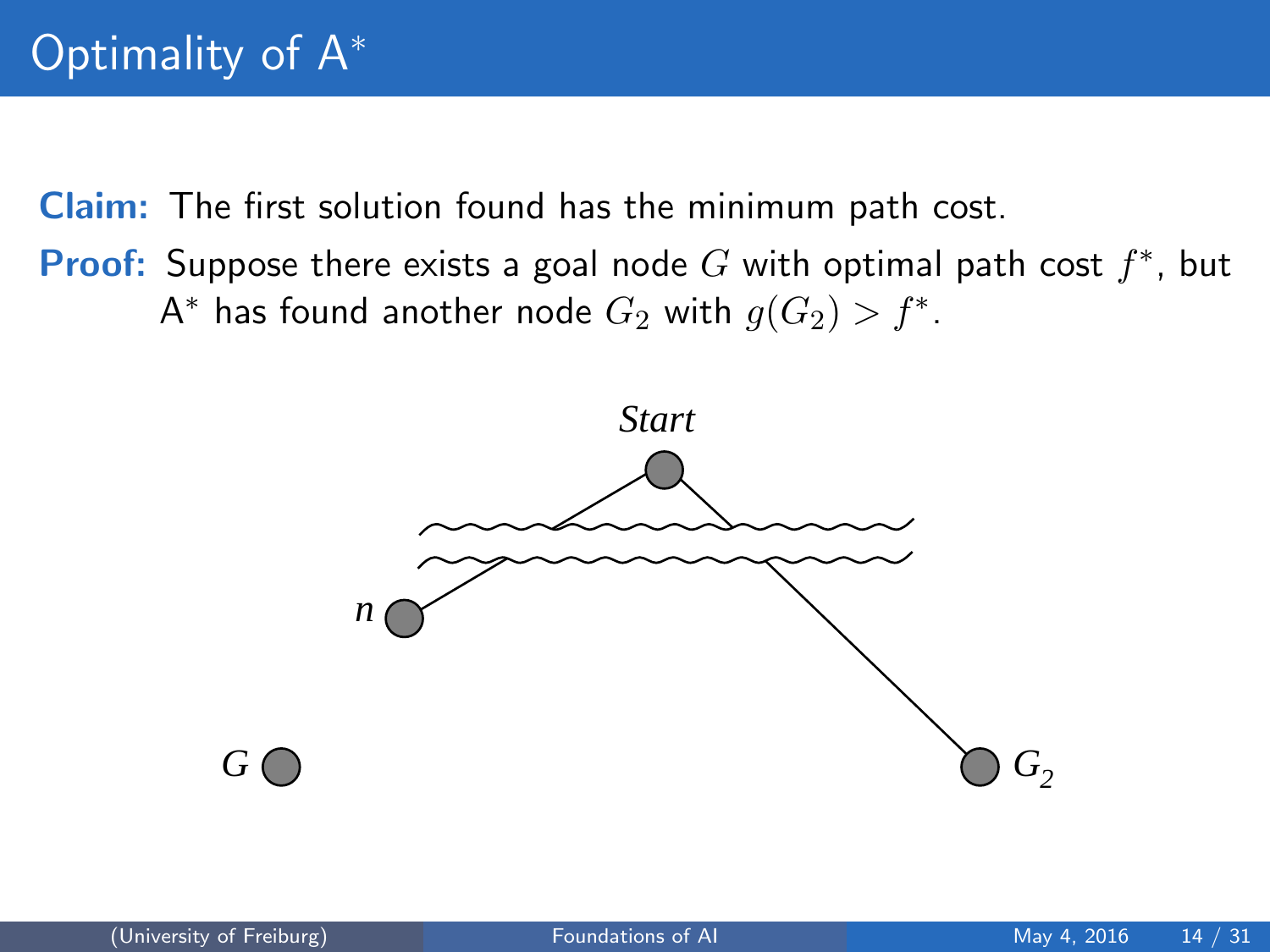Let n be a node on the path from the start to  $G$  that has not yet been expanded. Since  $h$  is admissible, we have

 $f(n) \leq f^*$ .

Since *n* was not expanded before  $G_2$ , the following must hold:

 $f(G_2) < f(n)$ 

and

$$
f(G_2) \le f^*.
$$

It follows from  $h(G_2) = 0$  that

$$
g(G_2) \le f^*.
$$

 $\rightarrow$  Contradicts the assumption!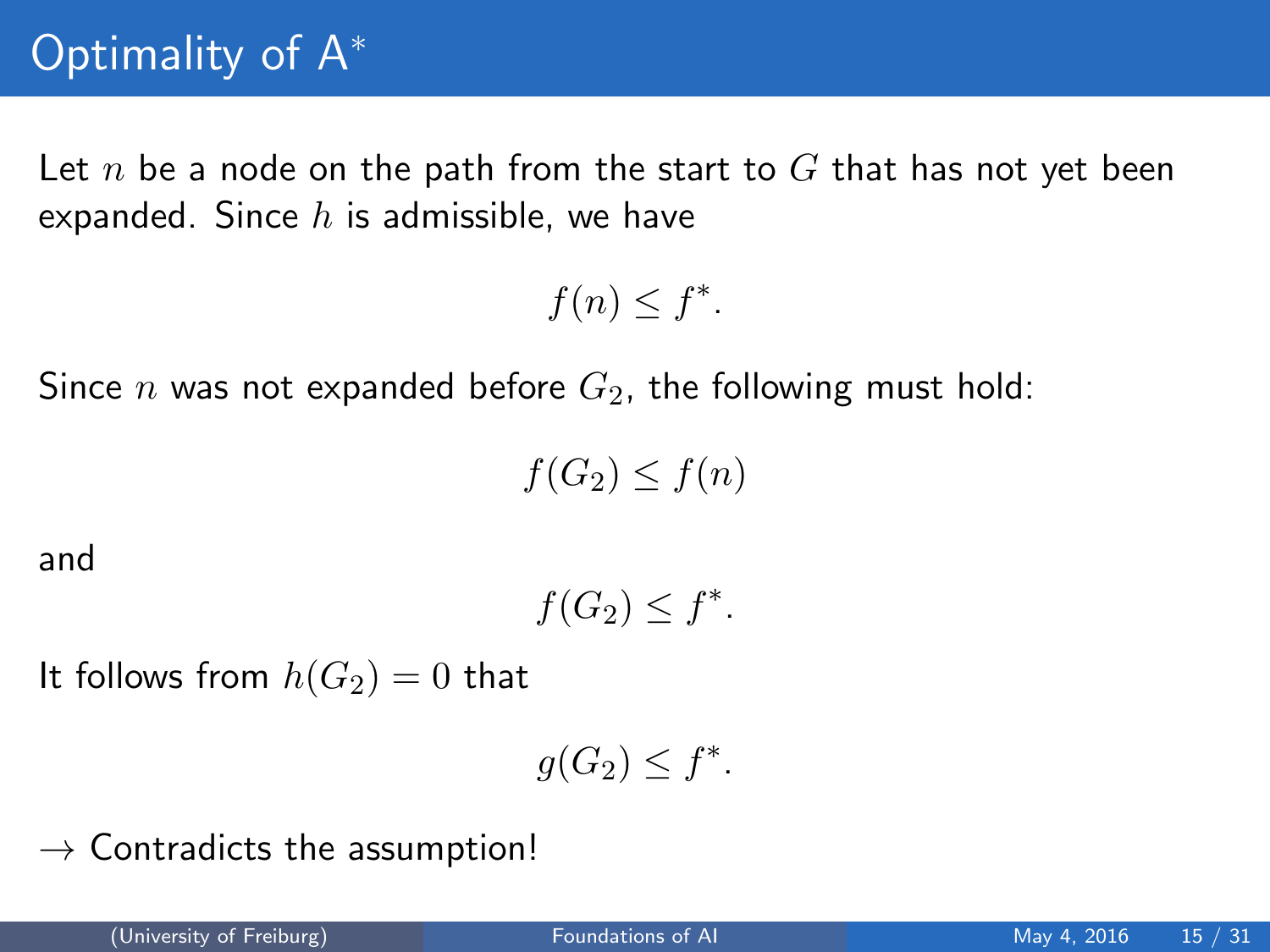#### Completeness:

If a solution exists,  $A^*$  will find it provided that  $(1)$  every node has a finite number of successor nodes, and (2) there exists a positive constant  $\delta > 0$ such that every step has at least cost  $\delta$ .

 $\rightarrow$  there exists only a finite number of nodes n with  $f(n) \leq f^*$ .

### Complexity:

In general, still exponential in the path length of the solution (space, time)

More refined complexity results depend on the assumptions made, e.g. on the quality of the heuristic function. Example:

In the case in which  $|h^*(n) - h(n)| \leq O(\log(h^*(n))$ , only one goal state exists, and the search graph is a tree, a sub-exponential number of nodes will be expanded [Gaschnig, 1977, Helmert & Roeger, 2008].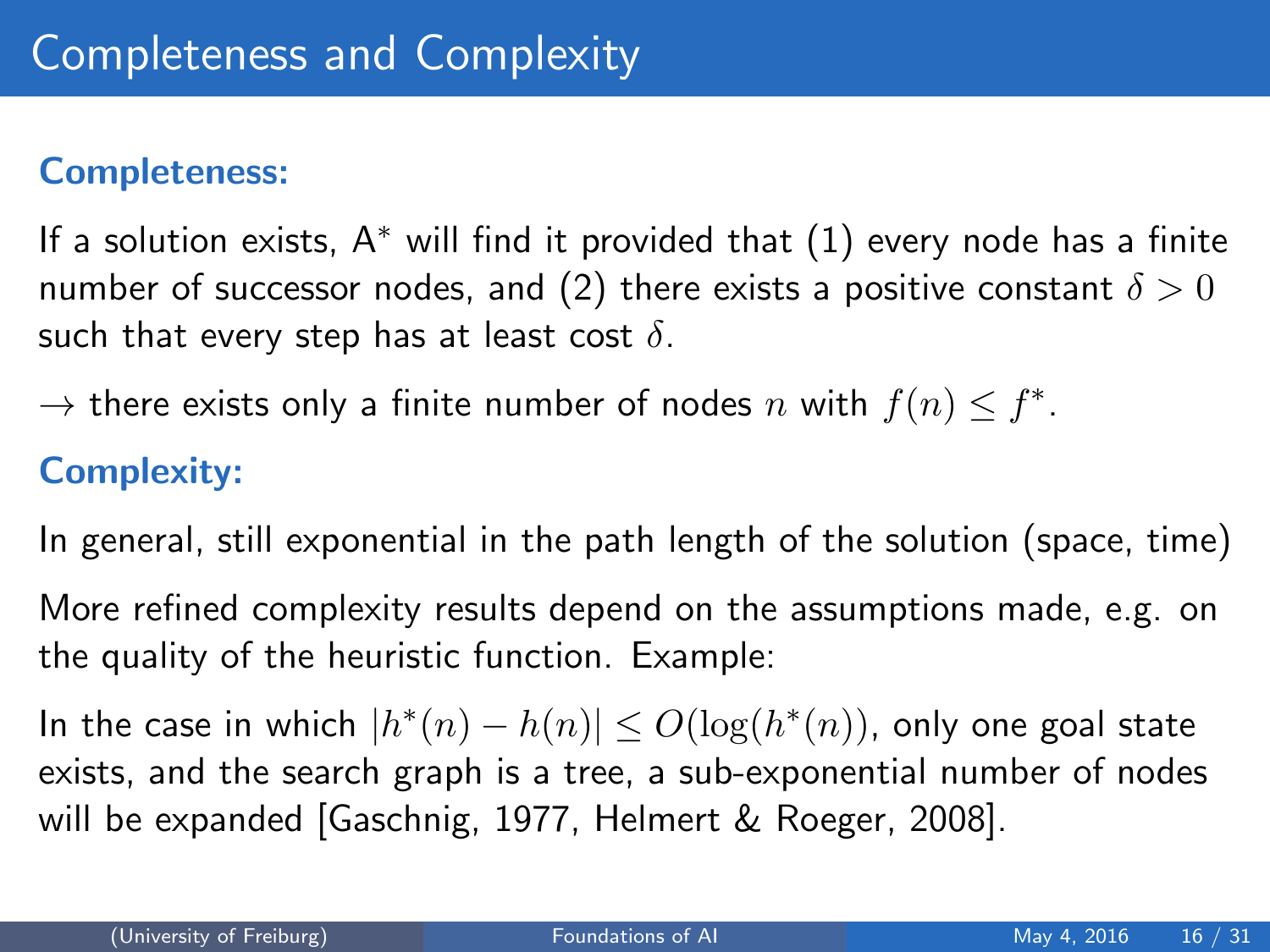### **Heuristic Function Example**





Start State Goal State

 $h_1$  = the number of tiles in the wrong position  $h_2$  = the sum of the distances of the tiles from their goal positions (Manhattan distance)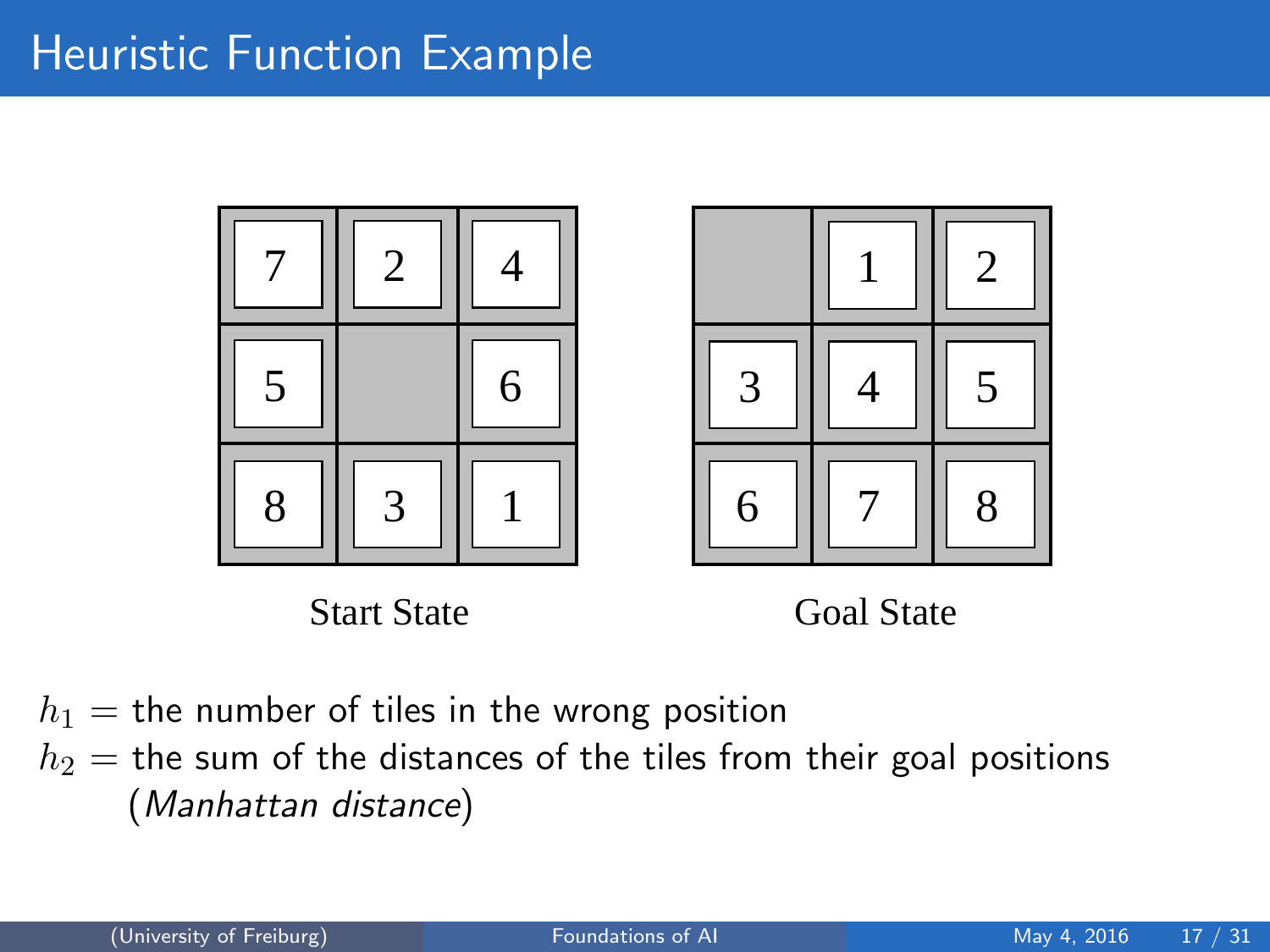## Empirical Evaluation

- $\bullet$  d = distance from goal
- Average over 100 instances

|                  |            | Search Cost (nodes generated) | <b>Effective Branching Factor</b> |            |            |            |
|------------------|------------|-------------------------------|-----------------------------------|------------|------------|------------|
| $\boldsymbol{d}$ | <b>IDS</b> | $\mathsf{A}^*(h_1)$           | $A^*(h_2)$                        | <b>IDS</b> | $A^*(h_1)$ | $A^*(h_2)$ |
| $\overline{2}$   | 10         | 6                             | 6                                 | 2.45       | 1.79       | 1.79       |
| 4                | 112        | 13                            | 12                                | 2.87       | 1.48       | 1.45       |
| 6                | 680        | 20                            | 18                                | 2.73       | 1.34       | 1.30       |
| 8                | 6384       | 39                            | 25                                | 2.80       | 1.33       | 1.24       |
| 10               | 47127      | 93                            | 39                                | 2.79       | 1.38       | 1.22       |
| 12               | 3644035    | 227                           | 73                                | 2.78       | 1.42       | 1.24       |
| 14               |            | 539                           | 113                               |            | 1.44       | 1.23       |
| 16               |            | 1301                          | 211                               |            | 1.45       | 1.25       |
| 18               |            | 3056                          | 363                               |            | 1.46       | 1.26       |
| 20               |            | 7276                          | 676                               |            | 1.47       | 1.47       |
| 22               |            | 18094                         | 1219                              |            | 1.48       | 1.28       |
| 24               |            | 39135                         | 1641                              |            | 1.48       | 1.26       |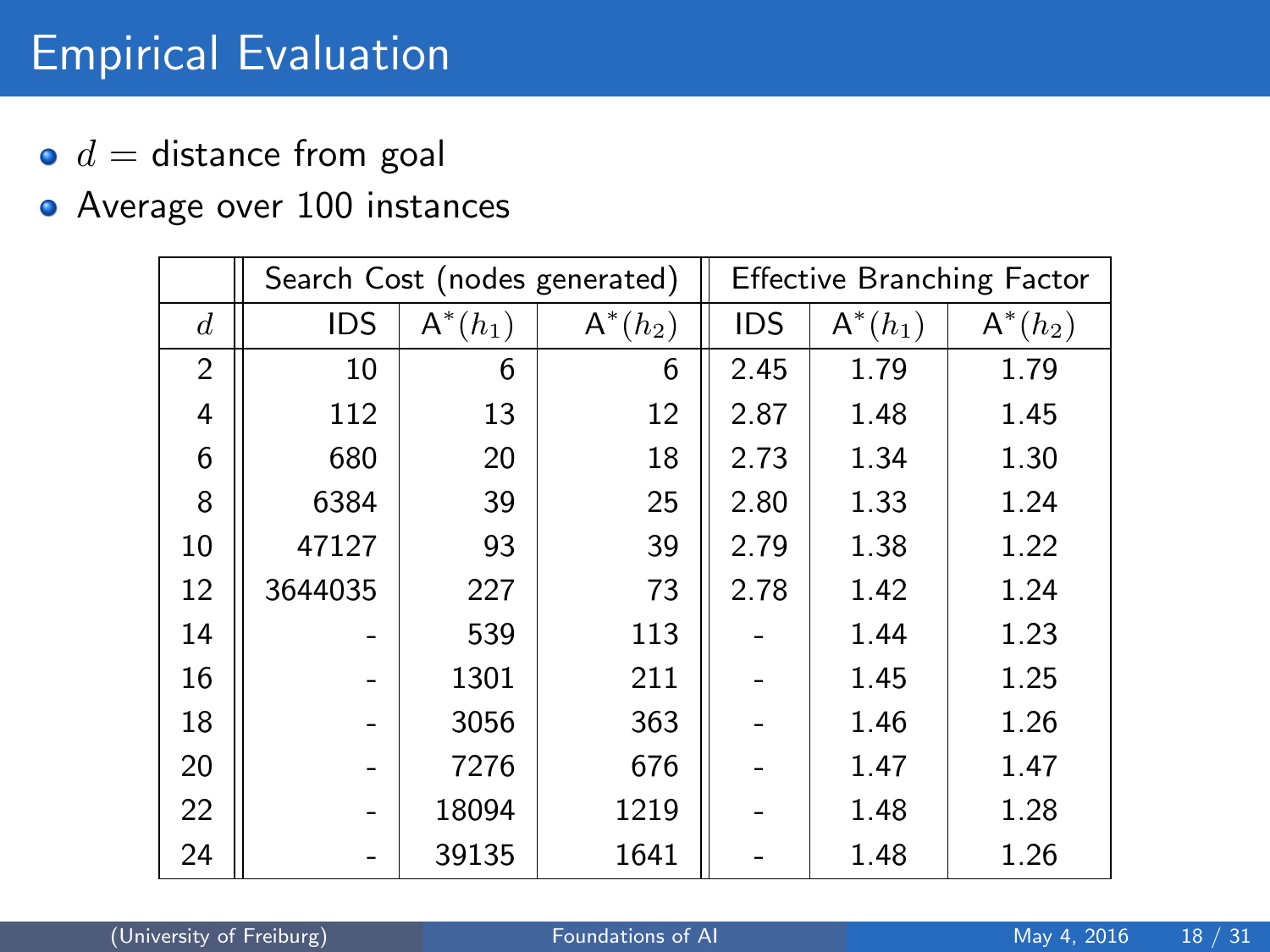A ∗ in general still suffers from exponential memory growth. Therefore, several refinements have been suggested:

- iterative-deepening A<sup>∗</sup> , where the f-costs are used to define the cutoff (rather than the depth of the search tree):  $IDA^*$
- Recursive Best First Search (RBFS): introduces a variable  $f\_limit$  to keep track of the best alternative path available from any ancestor of the current node. If current node exceeds this limit, recursion unwinds back to the alternative path.
- other alternatives memory-bounded A<sup>\*</sup> (MA<sup>\*</sup>) and simplified MA<sup>\*</sup> (SMA<sup>∗</sup> ).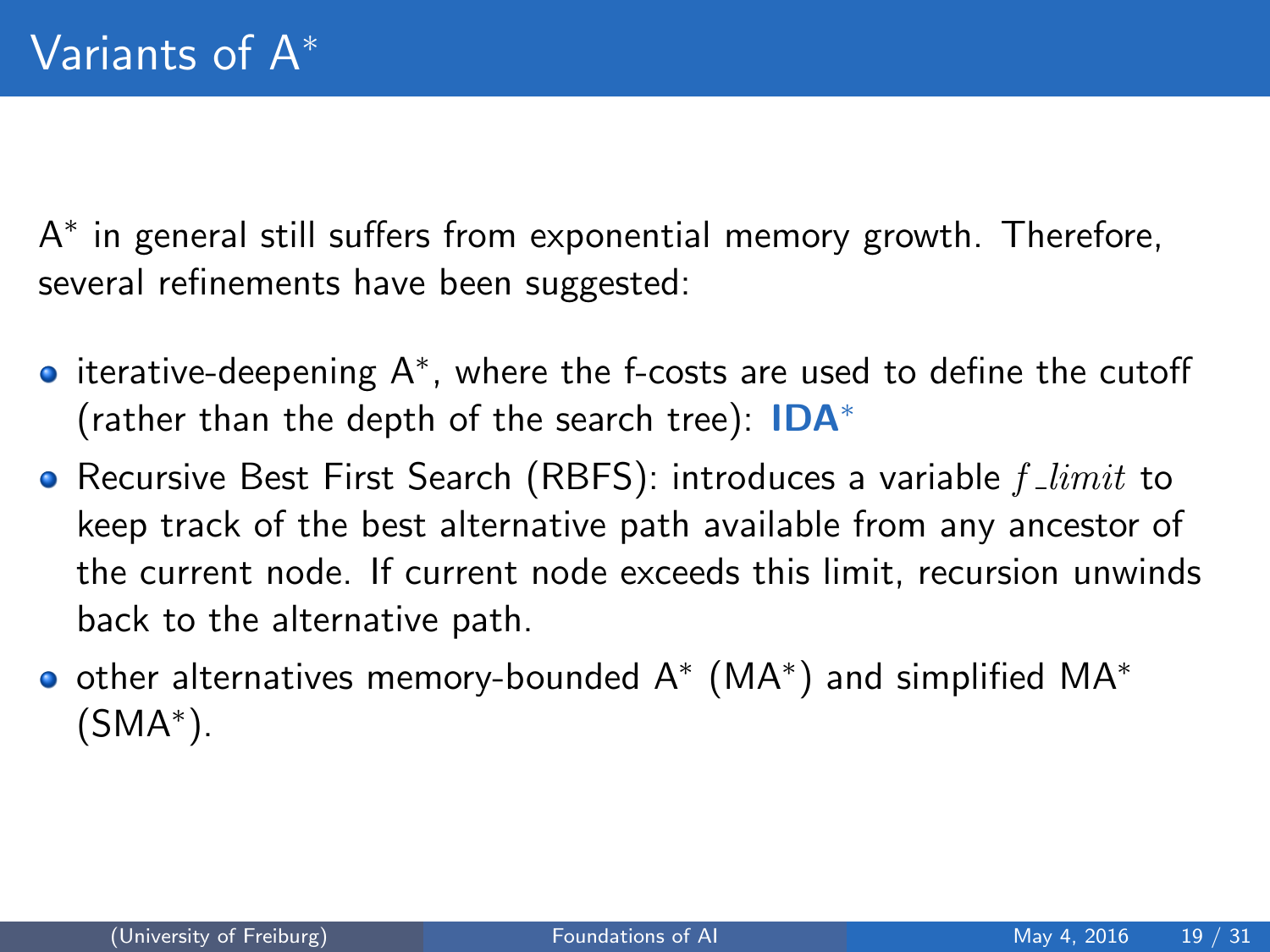## <span id="page-20-0"></span>Local Search Methods

- In many problems, it is unimportant how the goal is reached—only the goal itself matters (8-queens problem, VLSI Layout, TSP).
- If in addition a quality measure for states is given, a **local search** can be used to find solutions.
- It operates using a single current node (rather than multiple paths)
- It requires little memory  $\bullet$
- Idea: Begin with a randomly-chosen configuration and improve on it step by step  $\rightarrow$  Hill Climbing.
- Note: It can be used for maximization or minimization respectively (see 8-queens example)

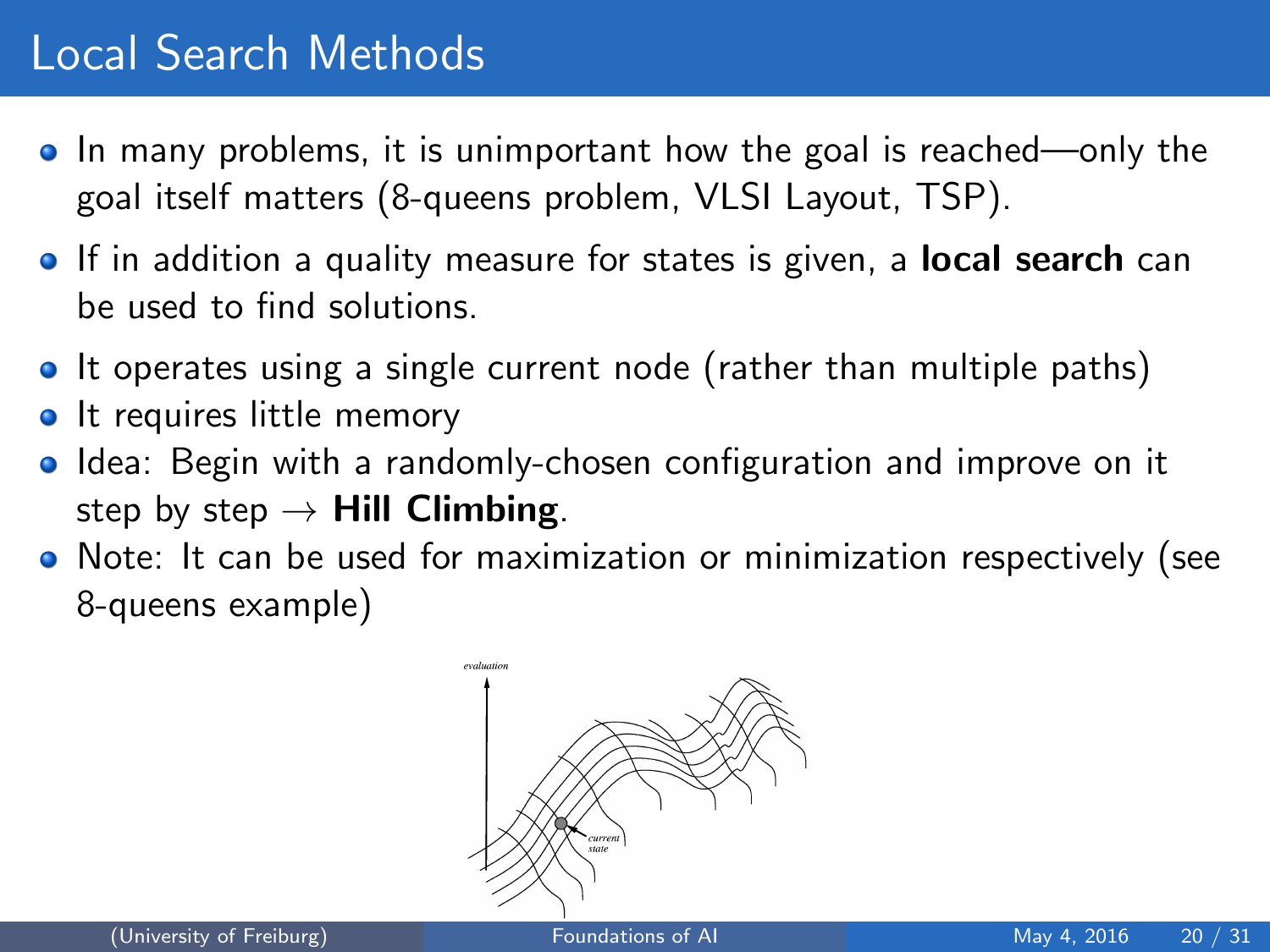Example state with heuristic cost estimate  $h = 17$  (counts the number of pairs threatening each other directly or indirectly).

|                                  | 18 12 14 13 13 12 14 14                       |  |                                |    |
|----------------------------------|-----------------------------------------------|--|--------------------------------|----|
| $14$ 16                          |                                               |  | $13$ 15 12 14 12 16            |    |
| 14   12   18   13   15   12   14 |                                               |  |                                | 14 |
|                                  | $15$ 14                                       |  | $14$ $\frac{W}{4}$ 13 16 13 16 |    |
|                                  | $\frac{1}{2}$ 14 17 15 $\frac{1}{2}$ 14 16 16 |  |                                |    |
|                                  | 17 V 16 18 15 V 15 V                          |  |                                |    |
| 18                               | $14$ $\frac{1}{2}$ 15 15 14 $\frac{1}{2}$ 16  |  |                                |    |
|                                  | 14 14 13 17 12 14 12 18                       |  |                                |    |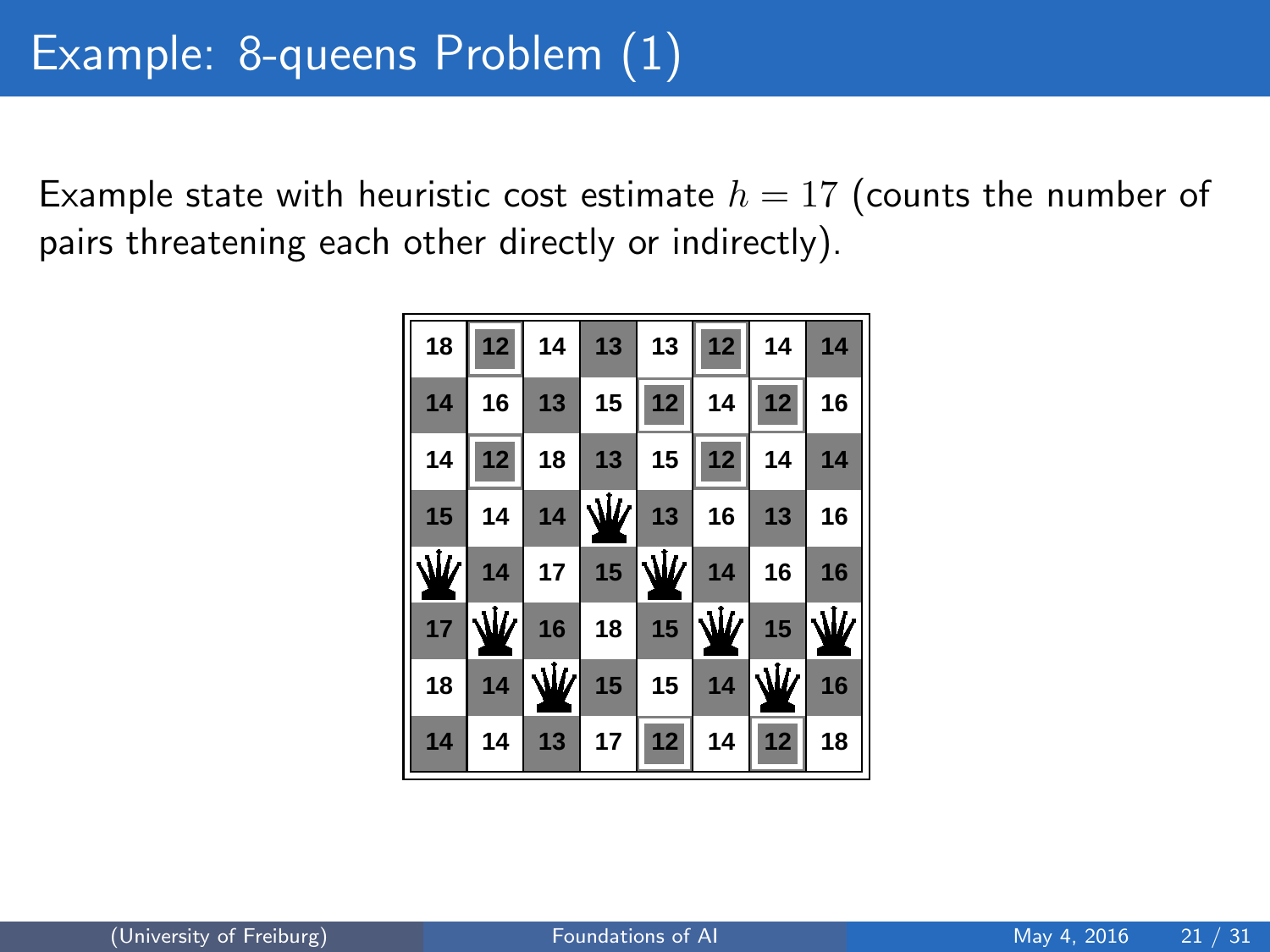```
function HILL-CLIMBING(problem) returns a state that is a local maximum
current \leftarrow \text{MAKE-NODE}(problem.\text{INITIAL-STATE})loop do
    neighbor \leftarrow a highest-valued successor of current
    if neighbor. VALUE \leq current. VALUE then return current. STATE
    current \leftarrow neighbor
```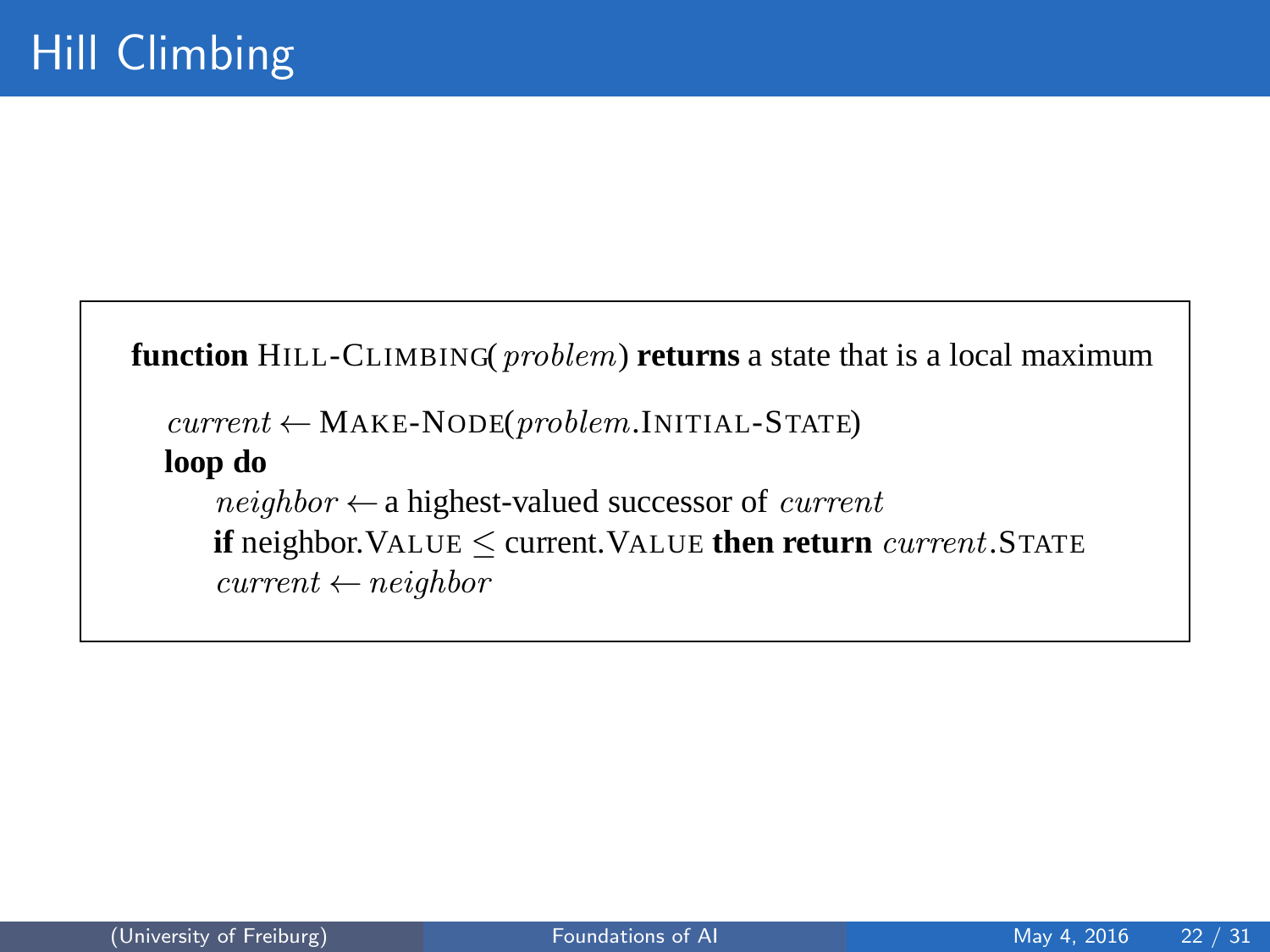Possible realization of a hill-climbing algorithm:

Select a column and move the queen to the square with the fewest conflicts.

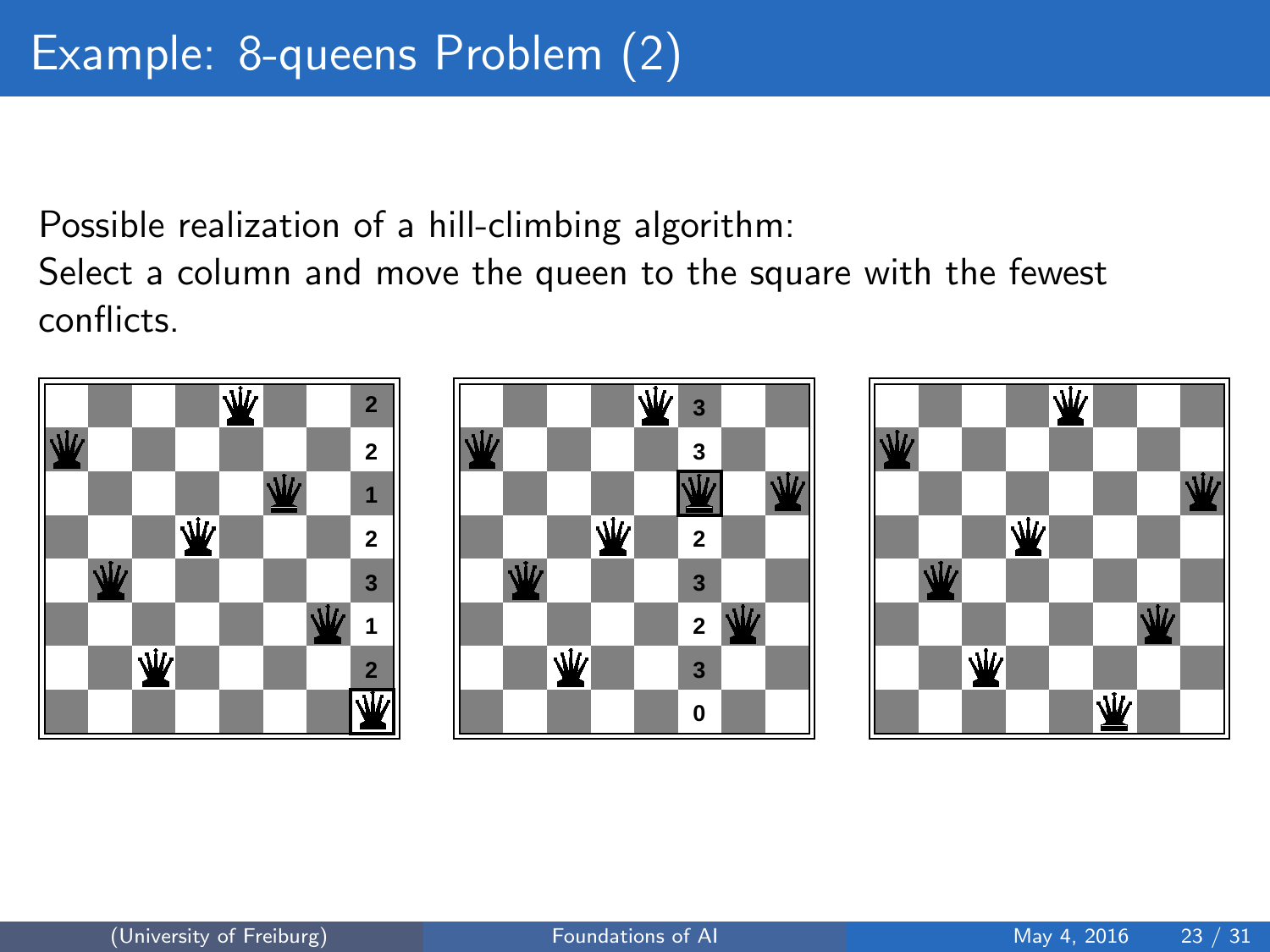- Local maxima: The algorithm finds a sub-optimal solution.
- Plateaus: Here, the algorithm can only explore at random.
- Ridges: Similar to plateaus but might even require suboptimal moves.

### Solutions:

- *Start over* when no progress is being made.
- $\bullet$  "Inject noise"  $\rightarrow$  random walk

Which strategies (with which parameters) are successful (within a problem class) can usually only empirically be determined.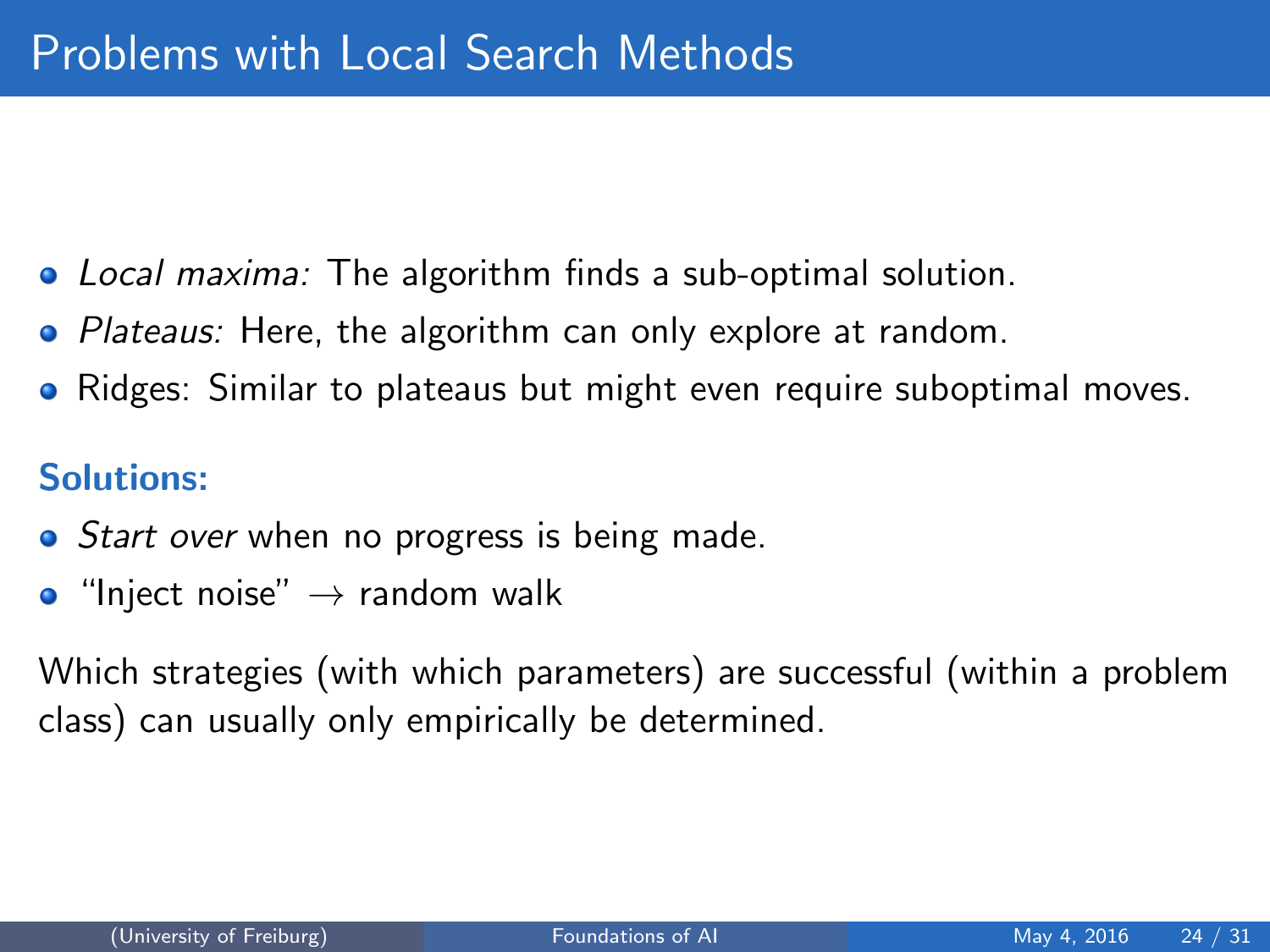## Example: 8-queens Problem (Local Minimum)

Local minimum  $(h = 1)$  of the 8-queens Problem. Every successor has a higher cost.

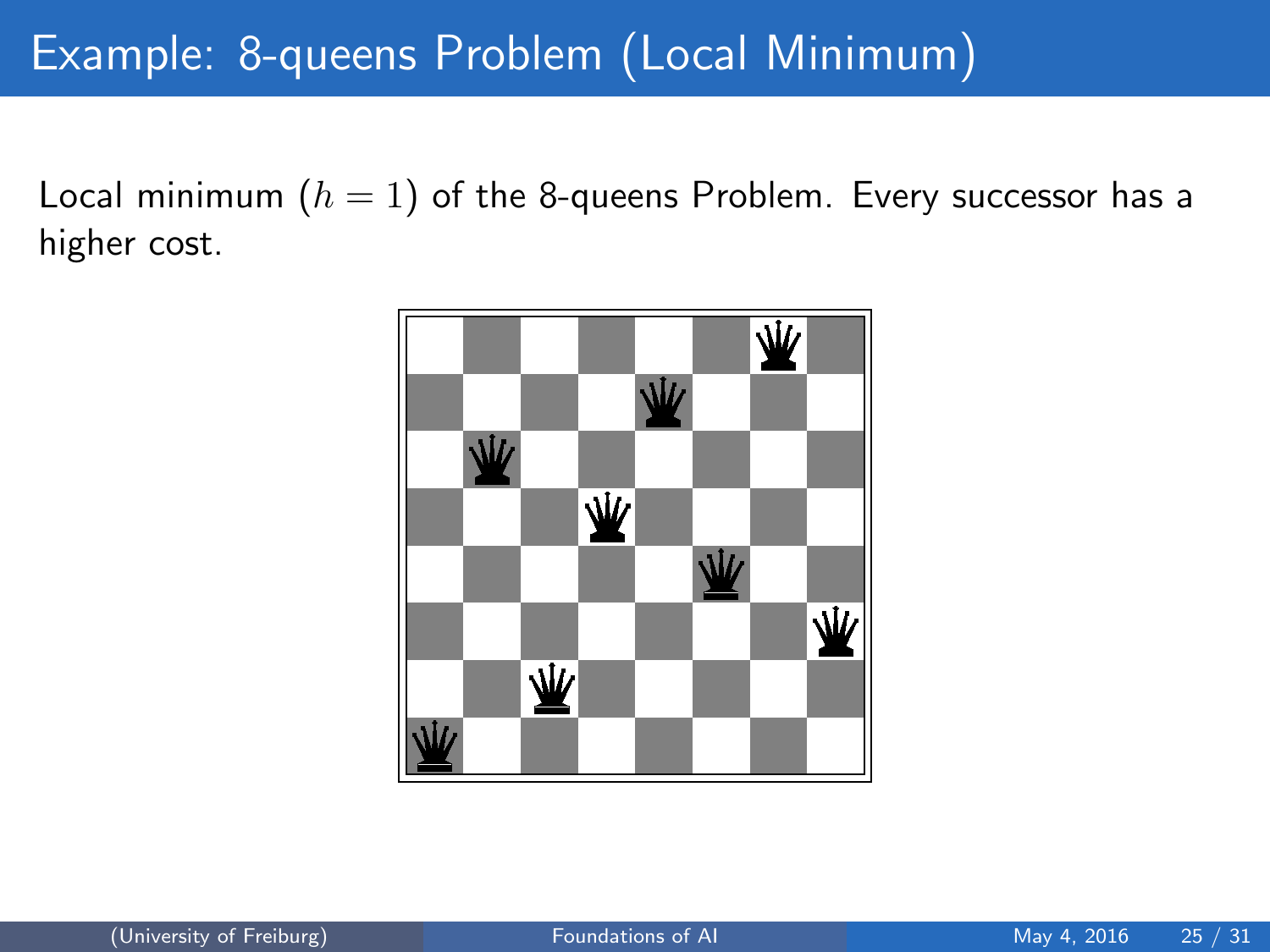### Illustration of the ridge problem

The grid of states (dark circles) is superimposed on a ridge rising from left to right, creating a sequence of local maxima, that are not directly connected to each other. From each local maximum, all the available actions point downhill.

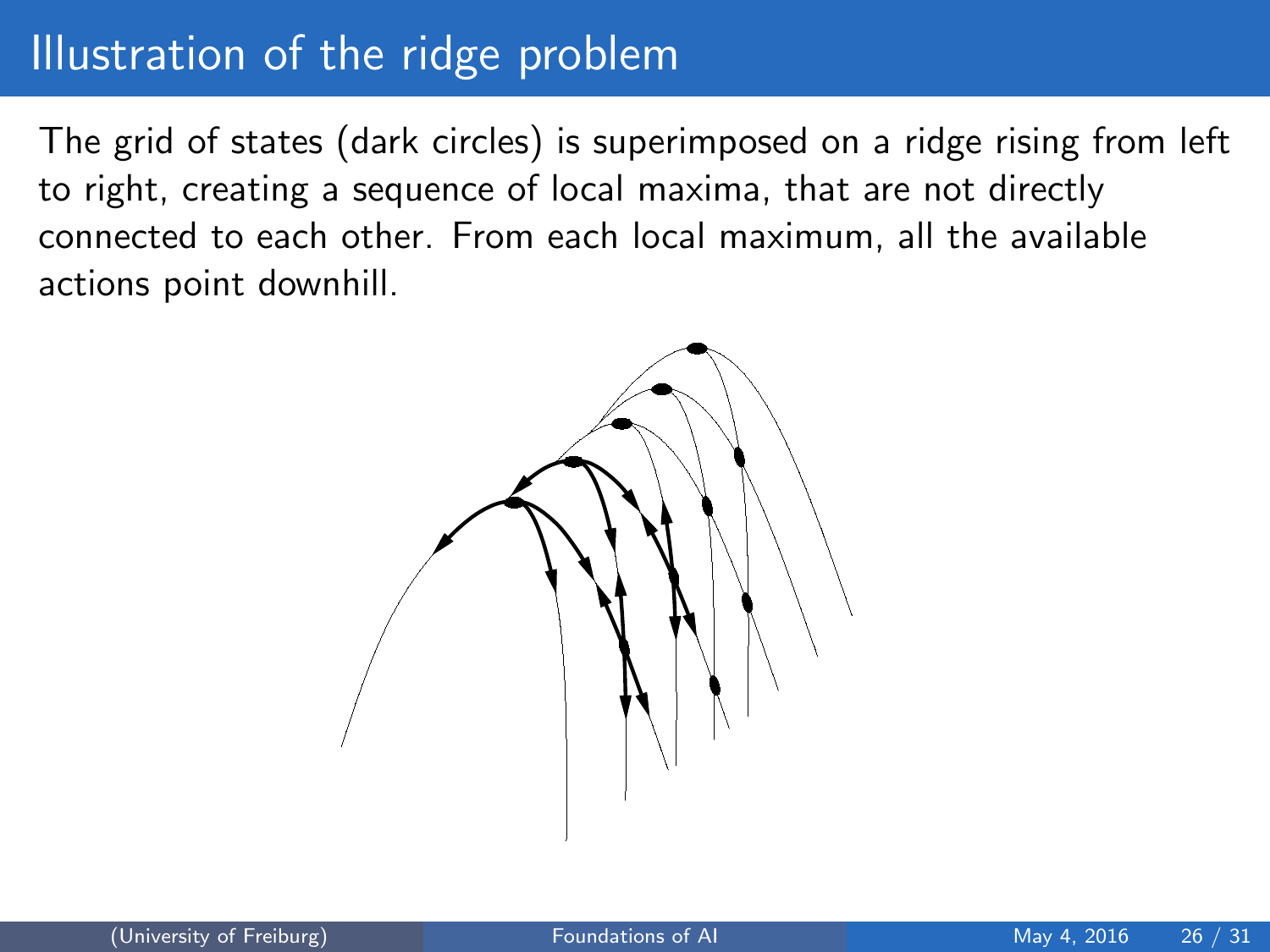- The 8-queens problem has about  $8^8 \approx 17\ million$  states. Starting from a random initialization, hill-climbing directly finds a solution in about 14% of the cases. On average it requires only 4 steps!
- Better algorithm: Allow sideways moves (no improvement), but restrict the number of moves (avoid infinite loops!).
- E.g.: max. 100 moves: Solves 94%, number of steps raises to 21 steps for successful instances and 64 for failure cases.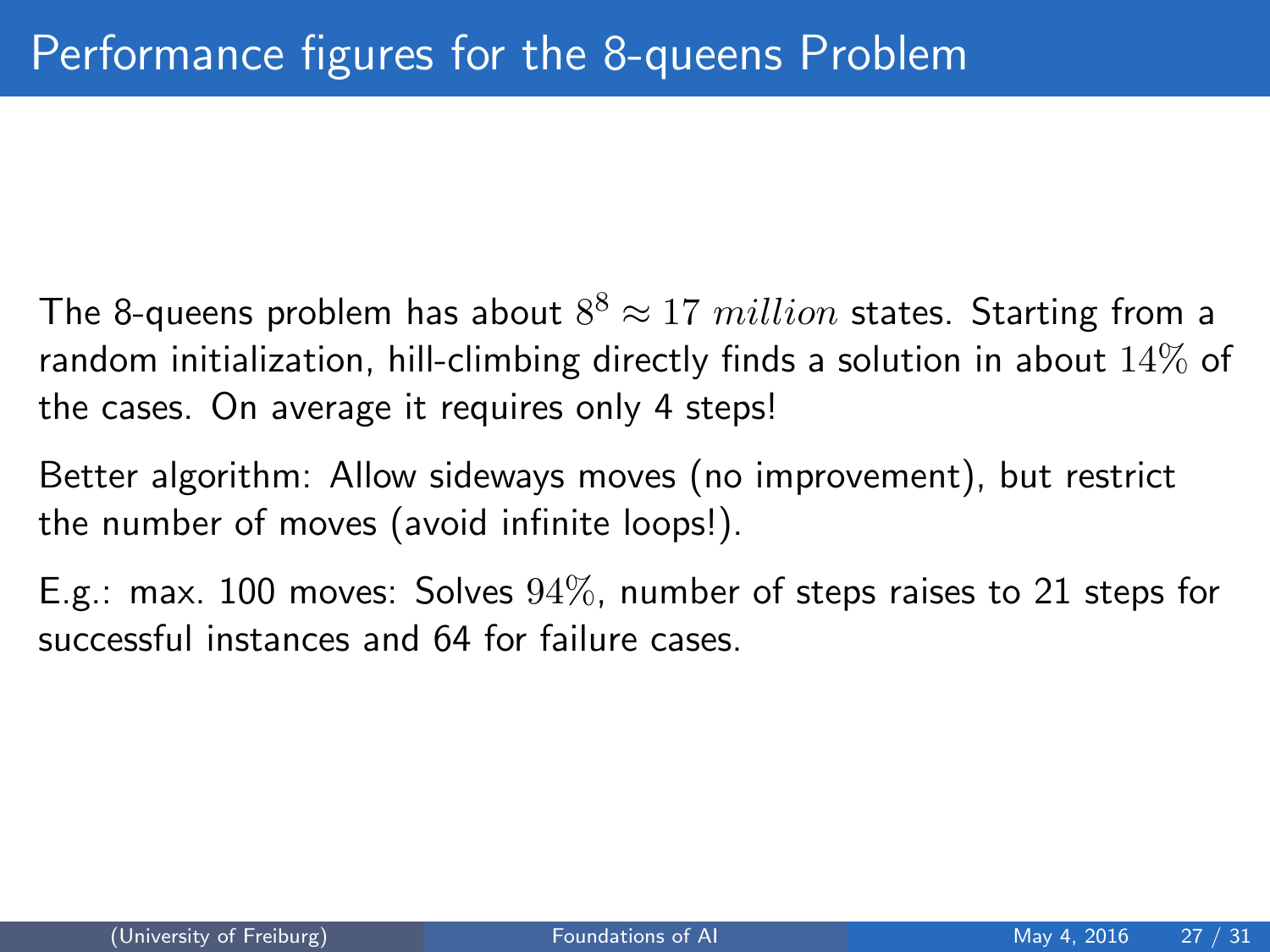In the simulated annealing algorithm, "noise" is injected systematically: first a lot, then gradually less.

```
function SIMULATED-ANNEALING(problem, schedule) returns a solution state
inputs: problem, a problem
        schedule, a mapping from time to "temperature"
current \leftarrow \text{MAKE-NODE}(problem, \text{INITIAL-STATE})
    T \leftarrow schedule(t)if T = 0 then return current
    next \leftarrow a randomly selected successor of current
    \Delta E \leftarrow next. VALUE – current. VALUE
    if \Delta E > 0 then current ← next
    else current ← next only with probability e^{\Delta E/T}
```
**Figure 4.5** The simulated annealing algorithm, a version of stochastic hill climbing where some Has been used since the early 80's for VSLI layout and other optimization  $\mathsf{S}$ . problems.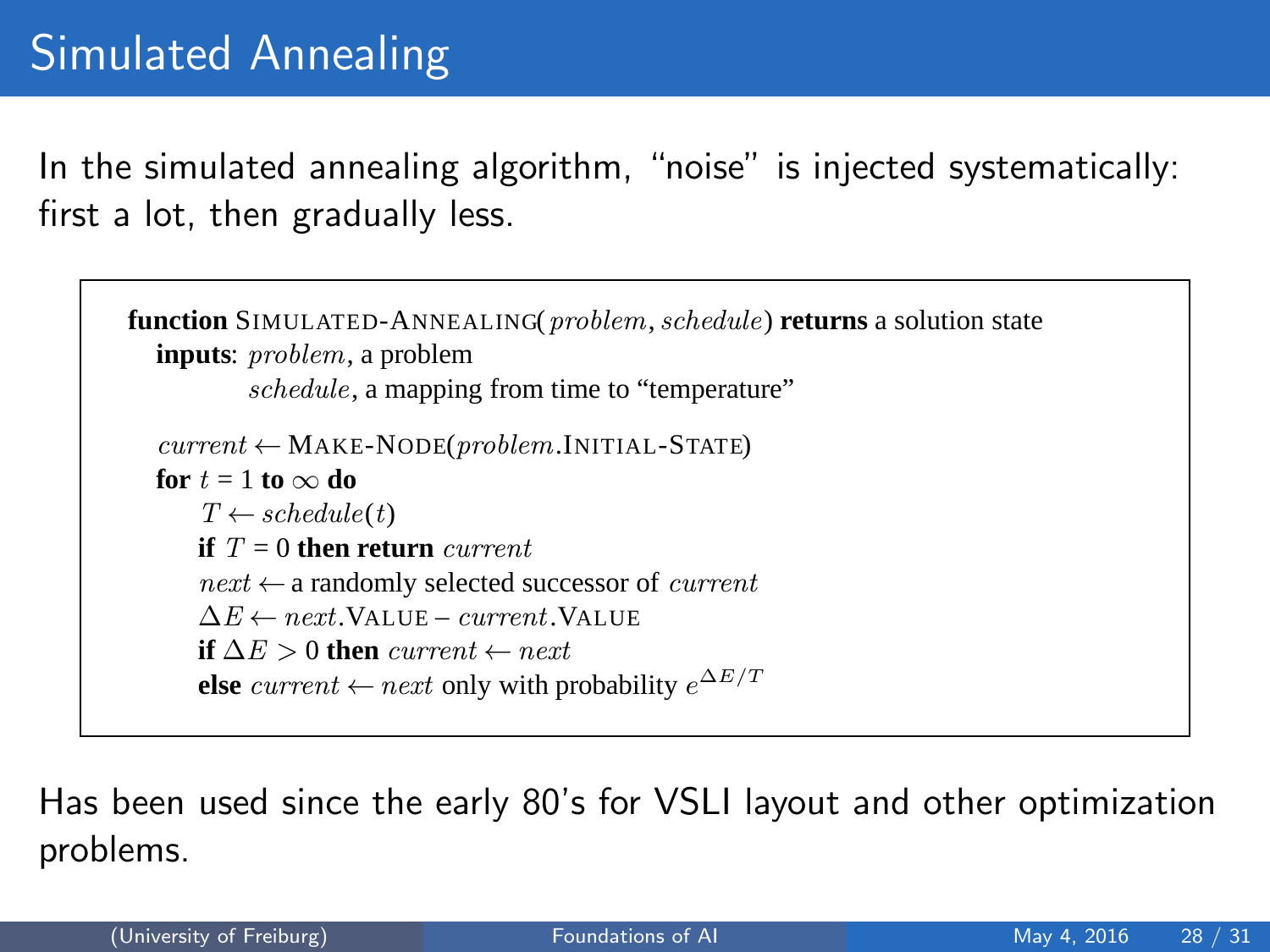<span id="page-29-0"></span>Evolution appears to be very successful at finding good solutions.

Idea: Similar to evolution, we search for solutions by three operators: "mutation", "crossover", and "selection".

#### Ingredients:

- Coding of a solution into a string of symbols or bit-string
- A fitness function to judge the worth of configurations
- A population of configurations

Example: 8-queens problem as a chain of eight numbers. Fitness is judged by the number of non-attacks. The population consists of a set of arrangements of queens.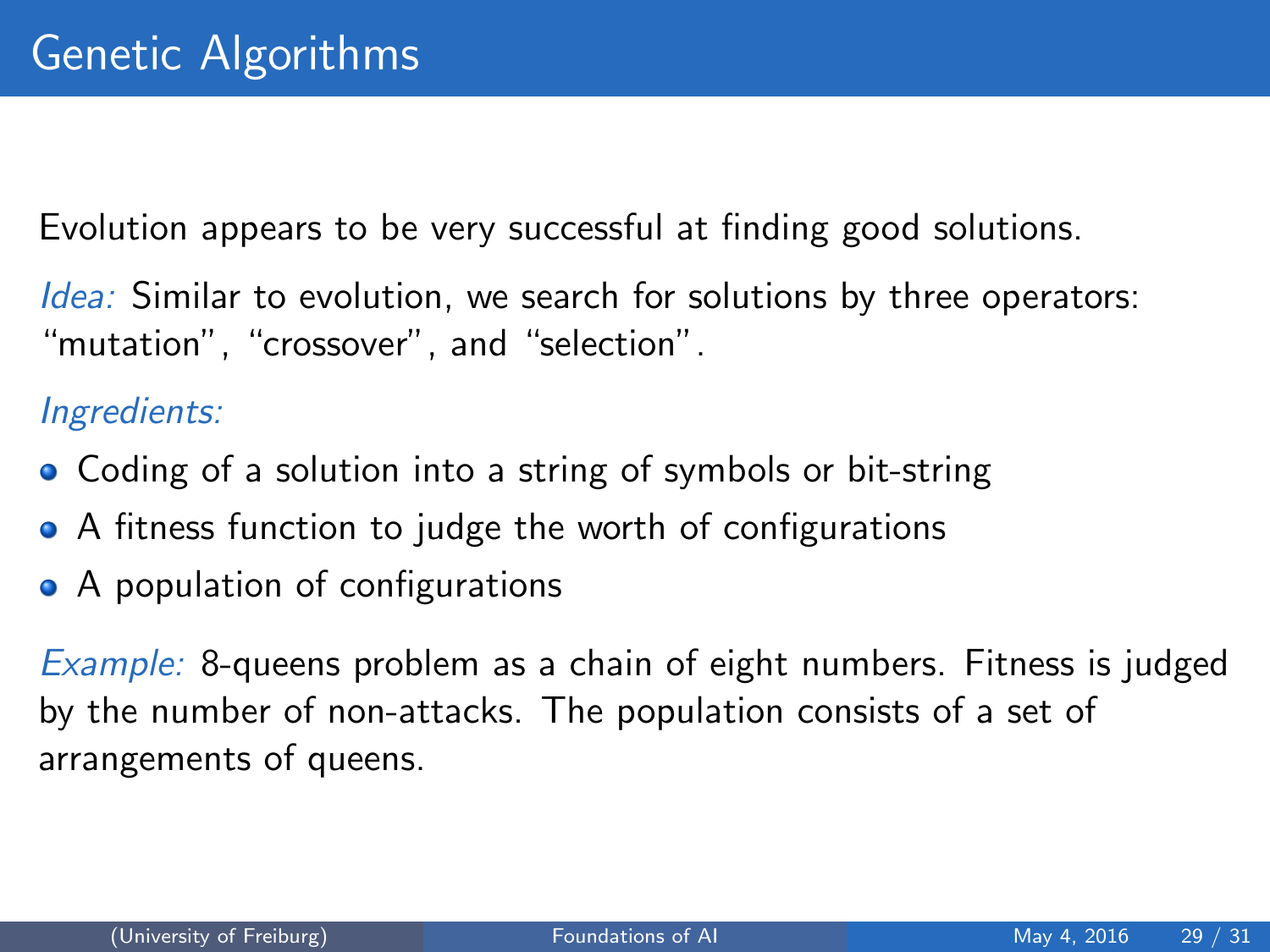### Selection, Mutation, and Crossing



Many variations:

how selection will be applied, what type of cross-over operators will be used, etc.

Selection of individuals according to a fitness function and pairing

Calculation of the breaking points and recombination

According to a given probability elements in the string are modified.